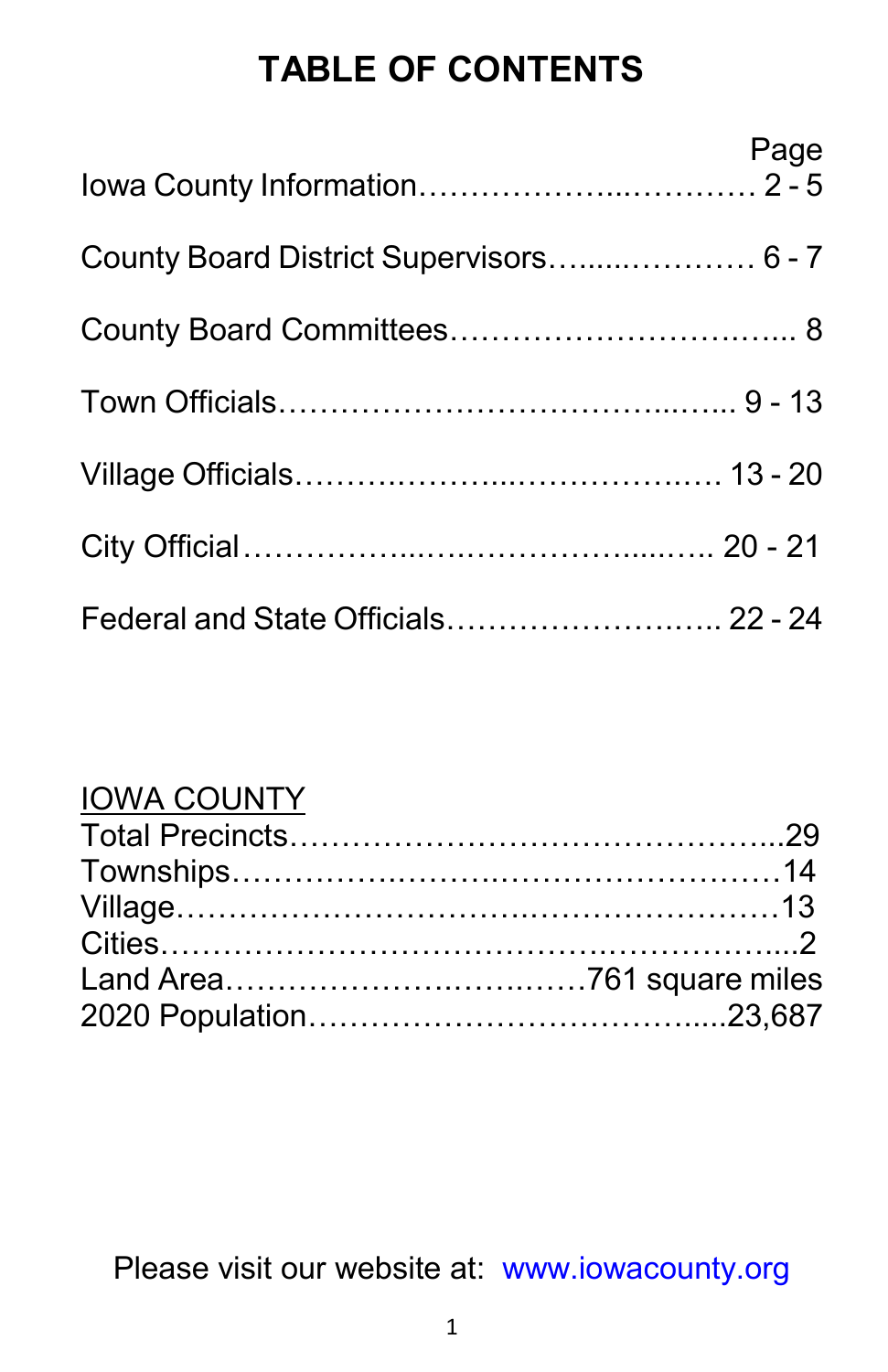## **Iowa County Information** – Area Code 608

### **Aging & Disability Resource Center (ADRC) - Tom Slaney**

- Services, information and referrals for elderly/adults with disabilities
- Home delivered meals and meal sites
- **Transportation**
- Assistance in appeals for Medicare, MA, social security
- Caregiver Support

• Health/Wellness Programs 303 W Chapel St, Suite 1300, Dodgeville, WI 53533 [tom.slaney@iowacounty.org](mailto:tom.slaney@iowacounty.org) Phone: 930-9835 Fax: 935-0355

### **Iowa County Airport - Adam Fredric Langbecker**

3151 STH 39, Mineral Point, WI 53565 [mrjairport@mhtc.net](mailto:mrjairport@mhtc.net) Phone: 988-6864

#### **Child Support - Debra Rosenthal**

222 N Iowa St, Dodgeville, WI 53533-1557 [deb.rosenthal@iowacounty.org](mailto:deb.rosenthal@iowacounty.org) Phone: 935-0390 Fax: 935-0382

### **Clerk of Circuit Court - Lia Leahy**

- Civil, Criminal and Small Claims
- Divorce Records
- Judgments and liens
- **Passports**
- **Traffic**

222 N Iowa St, Suite 205, Dodgeville, WI 53533 [lia.leahy@wicourts.gov](mailto:lia.leahy@wicourts.gov) Phone: 935-0395 Fax: 935-0386

#### **Coroner - Wendell Hamlin**

109 E Leffler St, Dodgeville, WI 53533 [coroner@iowacounty.org](mailto:coroner@iowacounty.org) Phone: 935-0383

#### **County Administrator - Larry Bierke**

222 N Iowa St, Dodgeville, WI 53533 [larry.bierke@iowacounty.org](mailto:larry.bierke@iowacounty.org) Phone: 935-0318

### **County Clerk - Kristy Spurley**

- County Board Records/Meeting Minutes
- Ordinances
- Cutting Permits
- Marriage Licenses
- **Elections**

222 N Iowa St, Suite 102, Dodgeville, WI 53533 [kris.spurley@iowacounty.org](mailto:kris.spurley@iowacounty.org) Phone: 935-0399 Fax: 935-3024

#### **Court Ordered Program/OWI - Melissa Peterson**

222 N Iowa St, Dodgeville, WI 53533 [dtc@iowacounty.org](mailto:dtc@iowacounty.org) Phone: 935-0343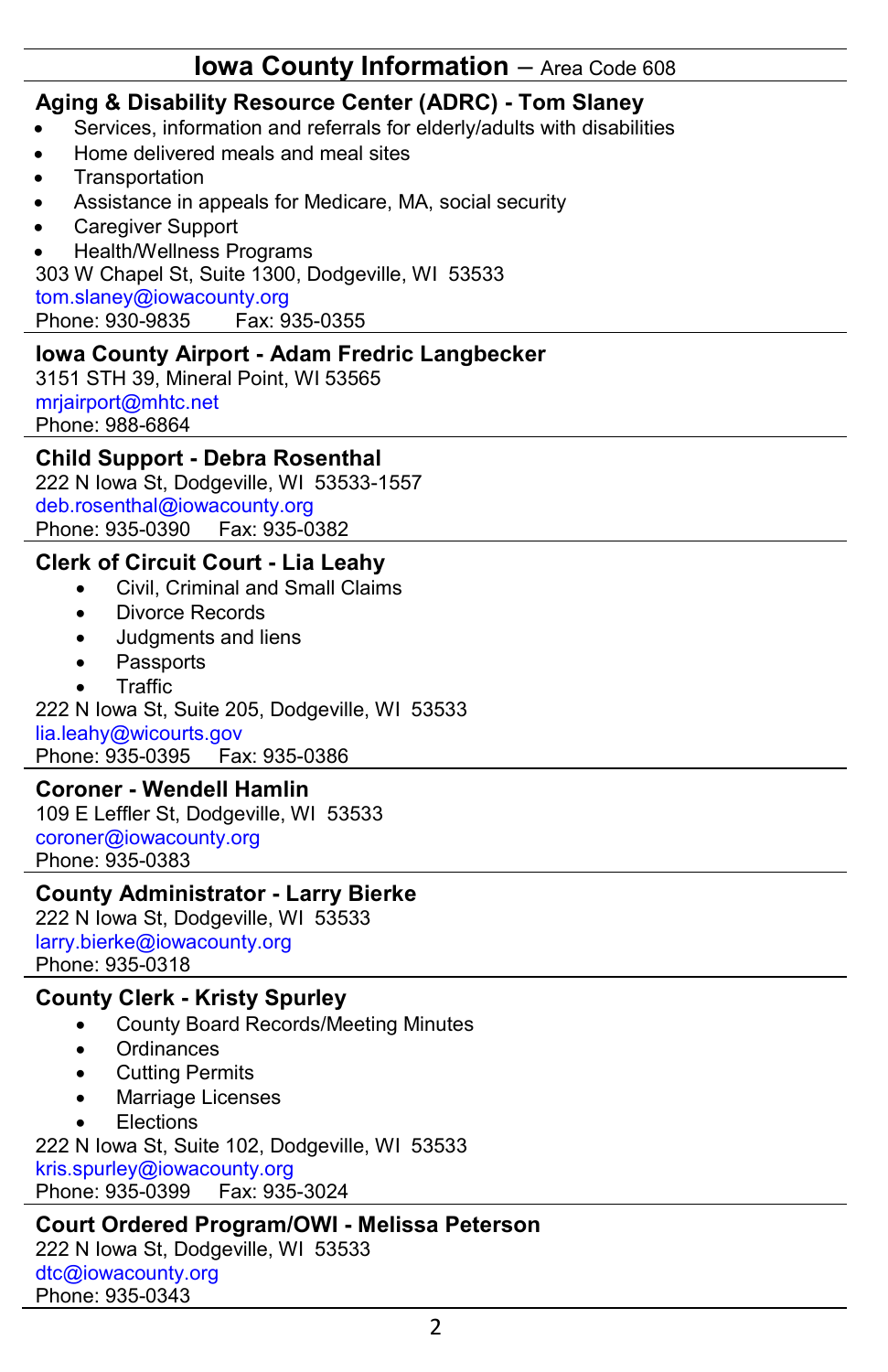#### **District Attorney - Matthew Allen**

- Criminal Prosecutions
- Juvenile Prosecutions

State and County Traffic Matters 222 N Iowa St, Suite 201, Dodgeville, WI 53533 [matthew.allen@da.wi.gov](mailto:matthew.allen@da.wi.gov) Phone: 935-0393 Fax: 935-7928

#### **Emergency Management - Keith Hurlbert** 109 E Leffler St, Dodgeville, WI 53533 [icem@iowacounty.org](mailto:icem@iowacounty.org)

Phone: 930-9540 Fax: 935-0321

### **Employee Relations - Allison Leitzinger**

222 N Iowa St, Dodgeville, WI 53533 [allison.leitzinger@iowacounty.org](mailto:allison.leitzinger@iowacounty.org) Phone: 935-0374 Fax: 935-0325

**Environmental Services - Jacob Tarrell** Phone: 341-9285

#### **Family Court Commissioner – Kyle Reinmann** Phone: 935-0302

## **Finance Department - Jamie Gould**

222 N Iowa St, Suite 102, Dodgeville, WI 53533 [jamie.gould@iowacounty.org](mailto:jamie.gould@iowacounty.org) Phone: 935-0303

### **Health Department - Debbie Siegenthaler**

- Immunizations, fluoride, new parent visits
- Blood lead screening
- Radon tests, water tests

303 W Chapel St, Suite 2200, Dodgeville, WI 53533 [debbie.siegenthaler@iowacounty.org](mailto:sue.matye@iowacounty.org) Phone: 930-9870

### **Highway Department - Craig Hardy**

1215 N Bequette St, Dodgeville, WI 53533 [craig.hardy@iowacounty.org](mailto:craig.hardy@iowacounty.org) Phone: 935-3381 Fax: 935-0372

### **Information Technology Department - Rick Klabough**

222 N Iowa St, Dodgeville, WI 53533 [rick.klabough@iowacounty.org](mailto:rick.klabough@iowacounty.org) Phone: 935-0369 Fax: 935-0370

## **Land Conservation Department - Katie Abbott**

- Conservation Planning / Farmland Preservation
- Conservation Cost-Share Planning
- Nutrient Storage Ordinance

303 W Chapel St, Suite 2100, Dodgeville, WI 53533

[katherine.abbott@iowacounty.org](mailto:katherine.abbott@iowacounty.org) Phone: 930-9891

### **Land Records (GIS) – Shaun Wood**

222 N Iowa St, Dodgeville, WI 53533 [shaun.wood@iowacounty.org](mailto:shaun.wood@iowacounty.org) Phone: 935-0365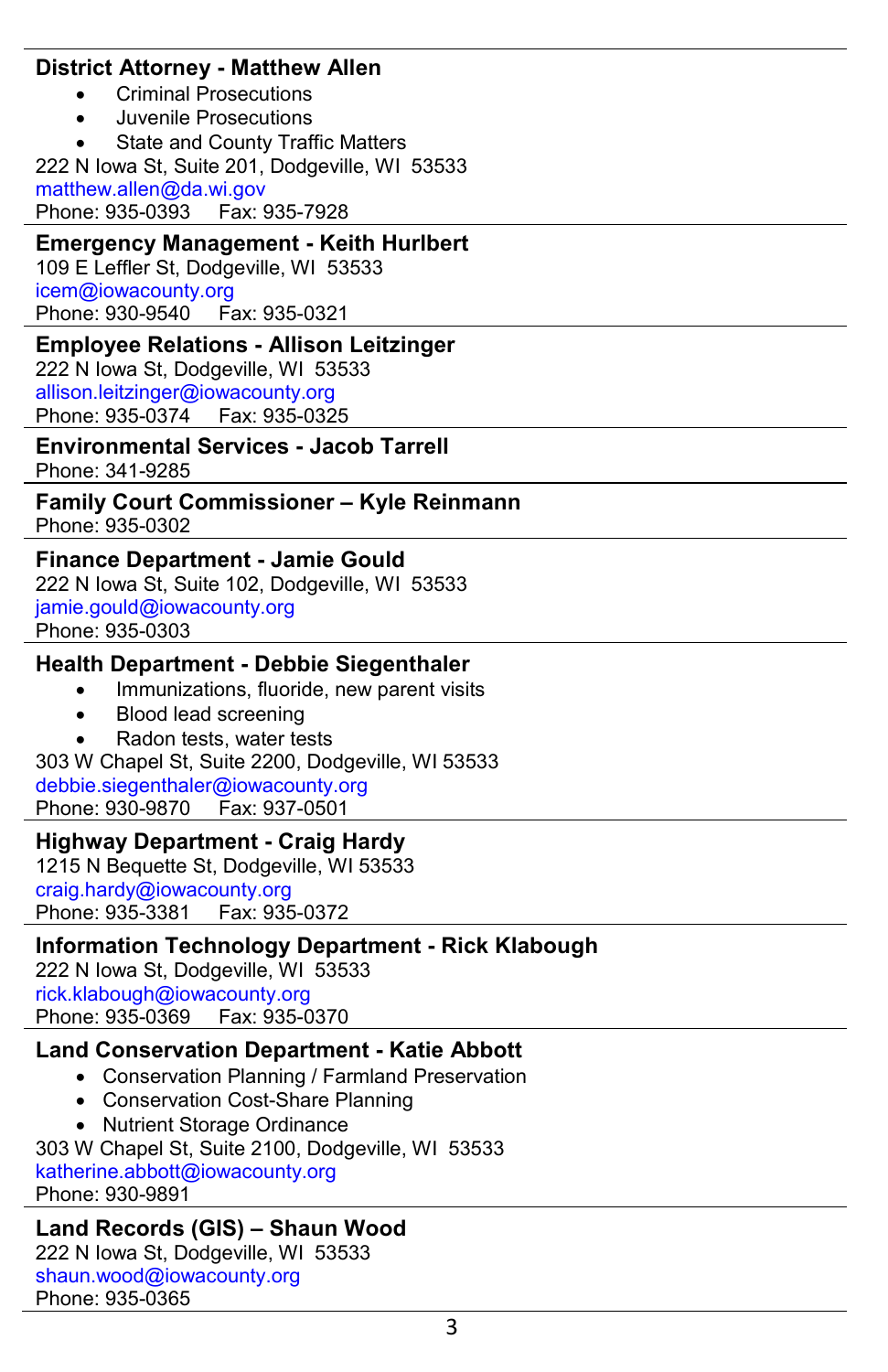#### **Planning & Development Department - Scott Godfrey**

- Proposed Development
- Building/Sanitary Permits
- Addresses
- Zoning & Planning
- Nonmetallic Mining
- Land Divisions/Subdivisions
- Floodplain, shore land & wetland

222 N Iowa St, Dodgeville, WI 53533 [scott.godfrey@iowacounty.org](mailto:scott.godfrey@mail.iowacounty.org) Phone: 935-0398 Fax: 930-1205

## **Register in Probate/Judicial Assistant - Kanndie Basting**

- Estates
- Adoptions
- Guardianships

222 N Iowa St, Dodgeville, WI 53533 [kanndie.basting@wicourts.gov](mailto:kanndie.basting@wicourts.gov) Phone: 935-0347

## **Register of Deeds - Taylor Campbell**

- Birth, Death or Marriage Records
- Deeds
- Federal Tax Liens
- Mortgages

222 N Iowa St, Dodgeville, WI 53533 [taylor.campbell@iowacounty.org](mailto:taylor.campbell@iowacounty.org) Phone: 935-0396

## **Seniors United for Nutrition (SUN)**

303 W Chapel St, Suite 1400, Dodgeville, WI 53533 Phone: 930-9845 Fax: 930-1208

#### **Sheriff Department - Steve Michek Austin Durst, Chief Deputy**

109 E Leffler, Dodgeville, WI 53533<br>steve.michek@iowacounty.org austin.durst@iowacounty.org steve.michek@iowacounty.org<br>Phone: Phone: Fax: 935-0331 Emergency………………..……911 Non-Emergency…………930-9500

#### **Social Services Department - Tom Slaney** 303 W Chapel St, Suite 2300, Dodgeville, WI 53533 [tom.slaney@iowacounty.org](mailto:tom.slaney@iowacounty.org)

Phone: 930-9801 Fax: 935-0371

## **Treasurer/Tax Description Department - Connie Johnson**

- Assessed & Fair Market Property Values
- Changes in Property Description / Mailing Address Changes
- Delinquent & Real Estate Tax Information
- Lottery Credit Information

## 222 N Iowa St, Dodgeville, WI 53533

[connie.johnson@iowacounty.org](mailto:connie.johnson@iowacounty.org) Phone: 935-0397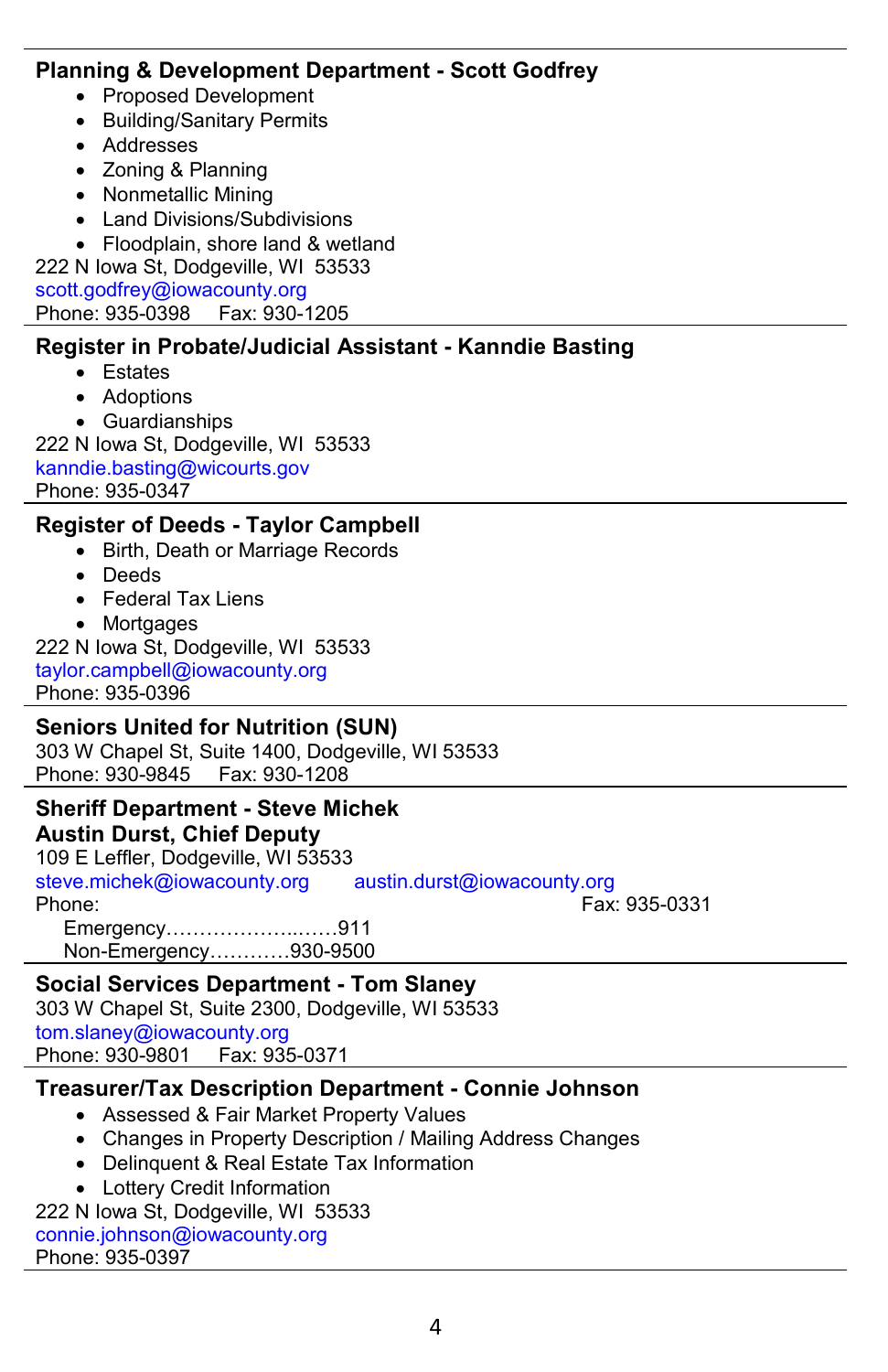#### **UW Extension Department – Barry Hottmann**

- 4-H Youth Development
- Parent Education
- Financial Education for Families
- Nutrition Education and Food Security
- **Local Government Education**
- Community Economic Development
- Farm Business Production
- Master Gardener Program
- Soil & Forage Test

303 W Chapel St, Suite 1200, Dodgeville, WI 53533

[barry.hottmann@iowacounty.org](mailto:barry.hottmann@iowacounty.org)

Phone: 930-9850

#### **Veterans Service Department - Jeffrey Lindeman**

303 W Chapel St, Suite 1300, Dodgeville, WI 53533 [jeffrey.lindeman@iowacounty.org](mailto:jeffrey.lindeman@iowacounty.org) Phone: 930-9865

#### **Victim/Witness Coordinator - Cheryl Hartman**

222 N Iowa St, Dodgeville, WI 53533 [cheryl.hartman@da.wi.gov](mailto:cheryl.hartman@da.wi.gov) Phone: 935-0338

#### **Department of Natural Resources (DNR)**

1500 N Johns St, Dodgeville, WI 53533 Phone: 935-3368

#### **Iowa County Humane Society**

305 County Road YZ, Dodgeville, WI 53533 Phone: 935-1381

#### **Unified Community Services**

1122 Professional Dr, Dodgeville, WI 53533 Phone: 935-2776

#### **USDA Service Center**

1124 Professional Dr, Suite 100, Dodgeville, WI 53533 Phone: 935-2791

#### **WI Legislative Hotline**

Phone: 1 800-362-9472

#### **WI Legislative Reference Bureau** Phone: 266-0341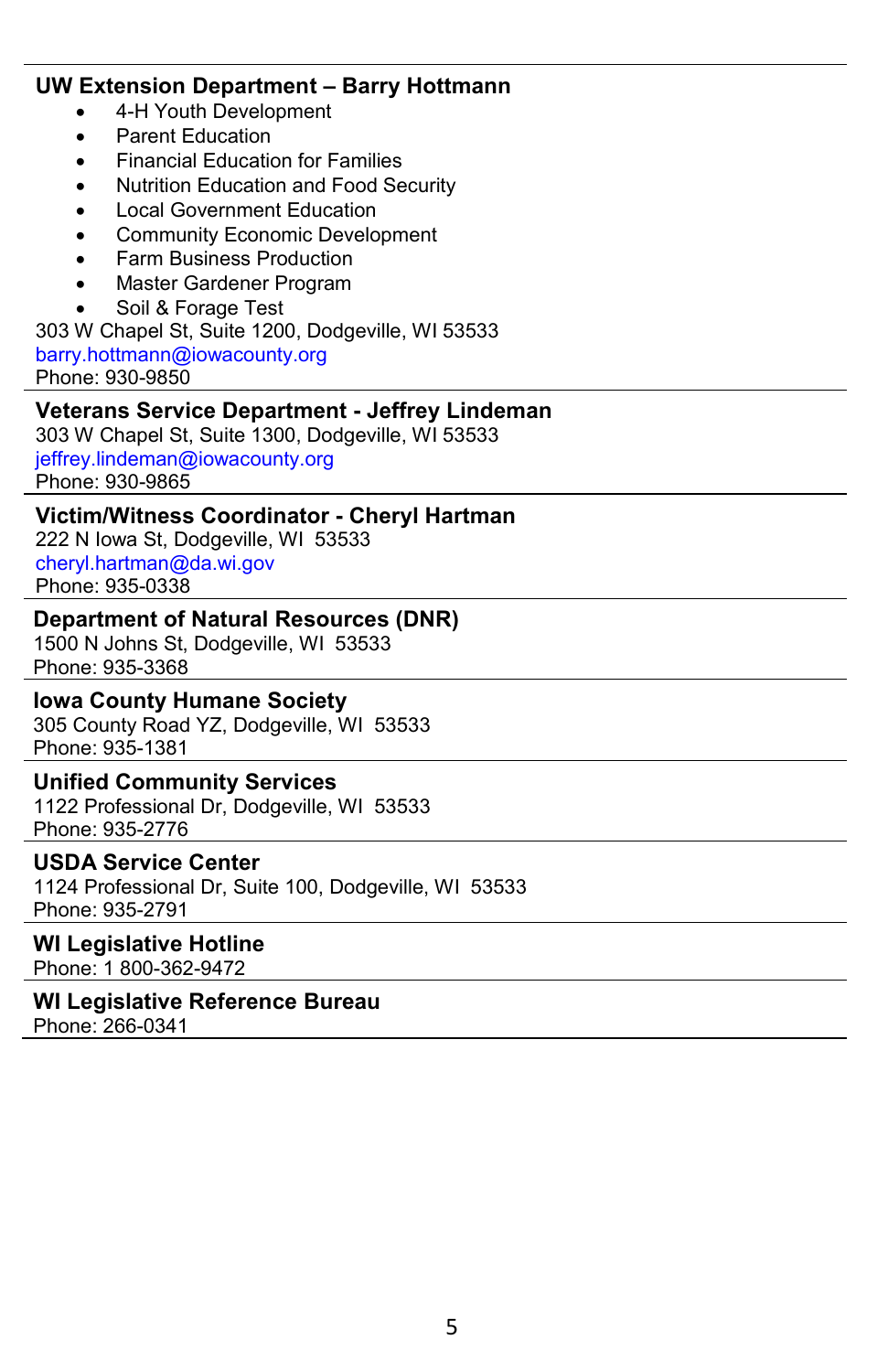## **County Board District Supervisors**

| Term Beginning April 19, 2022,               | Expiring 3rd Tuesday of April, 2024       |
|----------------------------------------------|-------------------------------------------|
| 1 <sup>st</sup> District - Douglas Richter   | 2 <sup>nd</sup> District - Stephen Deal   |
| Arena Town Ward 1                            | 1st Vice Chair                            |
| Arena Village                                | Arena Town Ward 2                         |
|                                              |                                           |
| 348 Washington St,                           | 5701 County Rd HH,                        |
| Arena, WI 53503                              | Barneveld, WI 53507                       |
| supervisor1@iowacounty.org                   | supervisor2@iowacounty.org                |
| 753-2157                                     | 924-1909                                  |
| 3rd District - Daniel Nankee                 | 4th District - Curt Peterson              |
| <b>Highland Town Ward 3</b>                  | 2nd Vice Chair                            |
| Pulaski Town                                 | Arena Town Ward 3                         |
| Avoca Village                                | Clyde Town                                |
| Muscoda Village Ward 3                       | Dodgeville Town Ward 2                    |
|                                              | <b>Highland Town Ward 4</b>               |
| 5705 County Rd P,                            | Wyoming Town Ward 1                       |
| Highland, WI 53543                           |                                           |
| supervisor3@iowacounty.org                   | 4966 State Rd 23                          |
| 929-7648                                     | Dodgeville, WI 53533                      |
|                                              | supervisor4@iowacounty.org                |
|                                              | 935-9023                                  |
| 5th District - Darrell Kreul                 | 6th District - David Gollon               |
| <b>Highland Town Ward 1</b>                  | Dodgeville Town Ward 1                    |
| <b>Highland Village</b>                      | Mineral Point Town Ward 2                 |
|                                              | Dodgeville City Ward 10                   |
| 1255 Cardinal Dr,<br>Highland, WI 53543      |                                           |
| supervisor5@iowacounty.org                   | 2842 County Rd Z,<br>Dodgeville, WI 53533 |
| Phone # available in County Clerk's Office   | supervisor6@iowacounty.org                |
|                                              | 935-2098                                  |
| 7th District - Kimberly Alan                 | 8 <sup>th</sup> District - Joan Davis     |
| <b>Brigham Town Ward 1</b>                   | Dodgeville City Wards 1 & 2               |
| Dodgeville Town Ward 3                       |                                           |
| Ridgeway Town Ward 2                         | 15 Pheasant Pointe,                       |
| Dodgeville City Ward 9                       | Dodgeville, WI 53533                      |
|                                              | supervisor8@iowacounty.org                |
| 4899 Pikes Peak Rd,                          | 935-1808                                  |
| Ridgeway, WI 53582                           |                                           |
| supervisor7@iowacounty.org                   |                                           |
| Phone # available in County Clerk's Office   |                                           |
| 9th District - Brenda Hlavac                 | 10th District - Brad Stevens              |
| Dodgeville City Wards 3 & 4                  | Dodgeville City Wards 5 & 6               |
|                                              | 115 E Church St                           |
| 205 W Parry St #204,<br>Dodgeville, WI 53533 | Dodgeville, WI 53533                      |
| supervisor9@iowacounty.org                   | supervisor10@iowacounty.org               |
| 574-6798                                     | 515-6458                                  |
|                                              |                                           |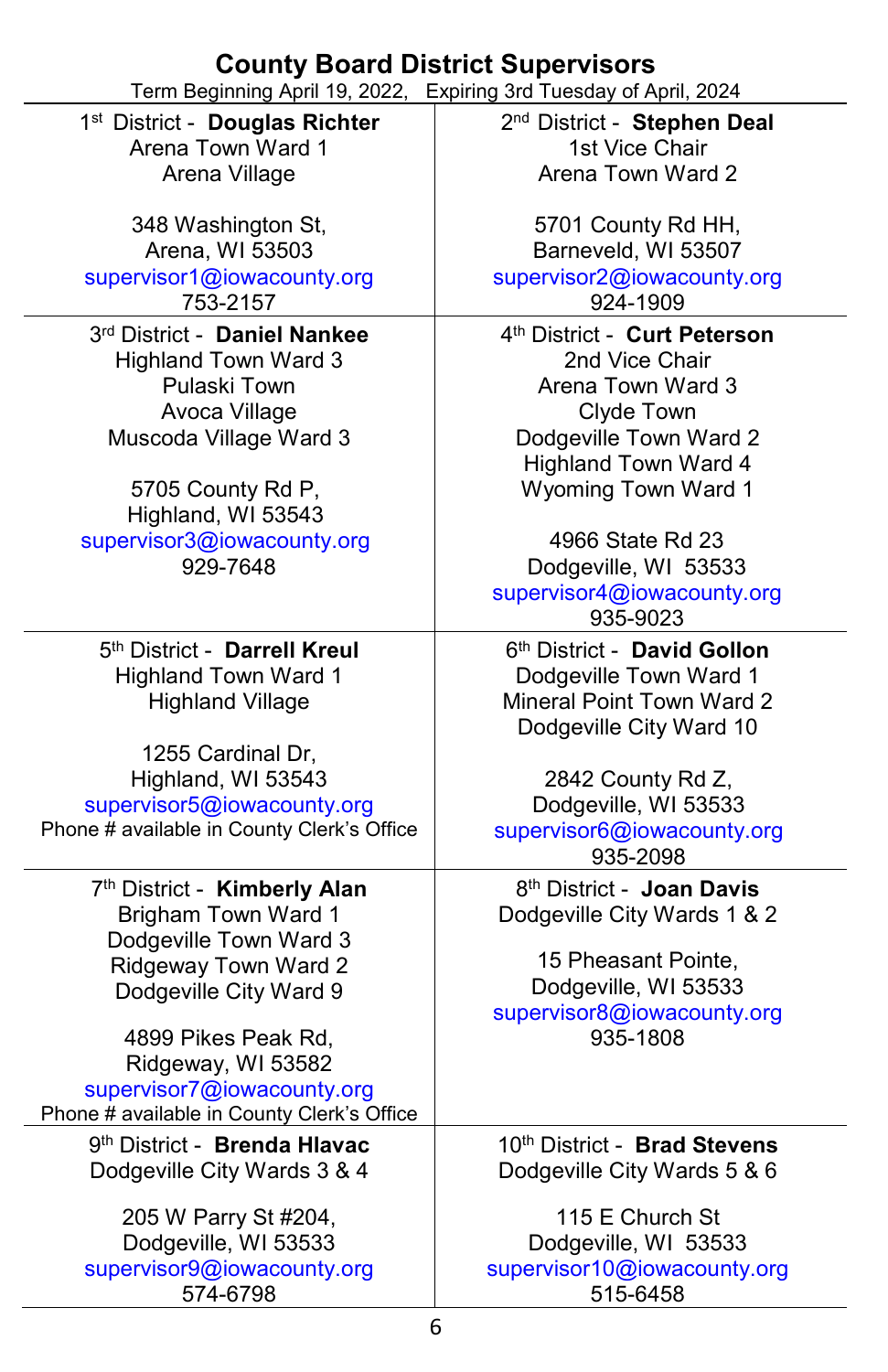| 11 <sup>th</sup> District - Roger Geisking                                                                                                                                                                                              | 12th District - Mike Peterson                                                                                                                                                                     |
|-----------------------------------------------------------------------------------------------------------------------------------------------------------------------------------------------------------------------------------------|---------------------------------------------------------------------------------------------------------------------------------------------------------------------------------------------------|
| Dodgeville City Wards 7 & 8                                                                                                                                                                                                             | <b>Barneveld Village Ward 1</b>                                                                                                                                                                   |
| 801 N Union St                                                                                                                                                                                                                          | 106 Savannah Cir,                                                                                                                                                                                 |
| Dodgeville, WI 53533                                                                                                                                                                                                                    | Barneveld, WI 53507                                                                                                                                                                               |
| supervisor11@iowacounty.org                                                                                                                                                                                                             | supervisor12@iowacounty.org                                                                                                                                                                       |
| 516-9247                                                                                                                                                                                                                                | Phone # available in County Clerk's Office                                                                                                                                                        |
| 13th District - Richard Rolfsmeyer<br>Moscow Town Ward 1<br><b>Waldwick Town Ward 1</b><br>Blanchardville Village Ward 2<br>Hollandale Village<br>7087 State Hwy 39,<br>Hollandale, WI 53544<br>supervisor13@iowacounty.org<br>967-2322 | 14th District - John M Meyers<br>Chairman<br><b>Brigham Town Ward 2</b><br><b>Barneveld Village Ward 2</b><br>3110 County Rd K,<br>Barneveld, WI 53507<br>supervisor14@iowacounty.org<br>924-4746 |
| 15th District - Tim Lease                                                                                                                                                                                                               | 16th District - Gerald Galle                                                                                                                                                                      |
| Ridgeway Town Ward 1                                                                                                                                                                                                                    | <b>Mineral Point Town Ward 1</b>                                                                                                                                                                  |
| <b>Waldwick Town Ward 3</b>                                                                                                                                                                                                             | <b>Waldwick Town Ward 2</b>                                                                                                                                                                       |
| Ridgeway Village                                                                                                                                                                                                                        | Mineral Point City Wards 3 & 5                                                                                                                                                                    |
| 6567 Prairie Rd                                                                                                                                                                                                                         | 205 William St                                                                                                                                                                                    |
| Ridgeway, WI 53582                                                                                                                                                                                                                      | Mineral Point, WI 53565                                                                                                                                                                           |
| supervisor15@iowacounty.org                                                                                                                                                                                                             | supervisor16@iowacounty.org                                                                                                                                                                       |
| Phone # available in County Clerk's Office                                                                                                                                                                                              | Phone # available in County Clerk's Office                                                                                                                                                        |
| 17th District - Don Gander                                                                                                                                                                                                              | 18th District - Justin O'Brien                                                                                                                                                                    |
| Mineral Point City Wards 1 & 4                                                                                                                                                                                                          | Mineral Point City Wards 2 & 6                                                                                                                                                                    |
| 808 Fountain St,                                                                                                                                                                                                                        | 831 Center St.                                                                                                                                                                                    |
| Mineral Point, WI 53565                                                                                                                                                                                                                 | Mineral Point, WI 53565                                                                                                                                                                           |
| supervisor17@iowacounty.org                                                                                                                                                                                                             | supervisor18@iowacounty.org                                                                                                                                                                       |
| Phone # available in County Clerk's Office                                                                                                                                                                                              | 773 458-5102                                                                                                                                                                                      |
| 19th District - Donald Leix                                                                                                                                                                                                             | 20th District - Mel Masters                                                                                                                                                                       |
| Eden Town                                                                                                                                                                                                                               | Linden Town Ward 1                                                                                                                                                                                |
| <b>Highland Town Ward 2</b>                                                                                                                                                                                                             | Mineral Point Town Ward 3                                                                                                                                                                         |
| Cobb Village                                                                                                                                                                                                                            | Linden Village                                                                                                                                                                                    |
| Montfort Village Ward 2                                                                                                                                                                                                                 | 2624 Pellow Rd,                                                                                                                                                                                   |
| 74 Badger Hollow Rd,                                                                                                                                                                                                                    | Mineral Point, WI 53565                                                                                                                                                                           |
| Montfort, WI 53569<br>supervisor19@iowacounty.org<br>574-1790                                                                                                                                                                           | supervisor20@iowacounty.org<br>341-8007                                                                                                                                                           |
| 21 <sup>st</sup> District - Kevin Butteris<br>Linden Town Ward 2<br>Mifflin Town Ward 1<br>Livingston Village Ward 2<br><b>Rewey Village</b>                                                                                            |                                                                                                                                                                                                   |
| 351 Jones Branch Rd,<br>Mineral Point, WI 53565<br>supervisor21@iowacounty.org<br>574-6930                                                                                                                                              |                                                                                                                                                                                                   |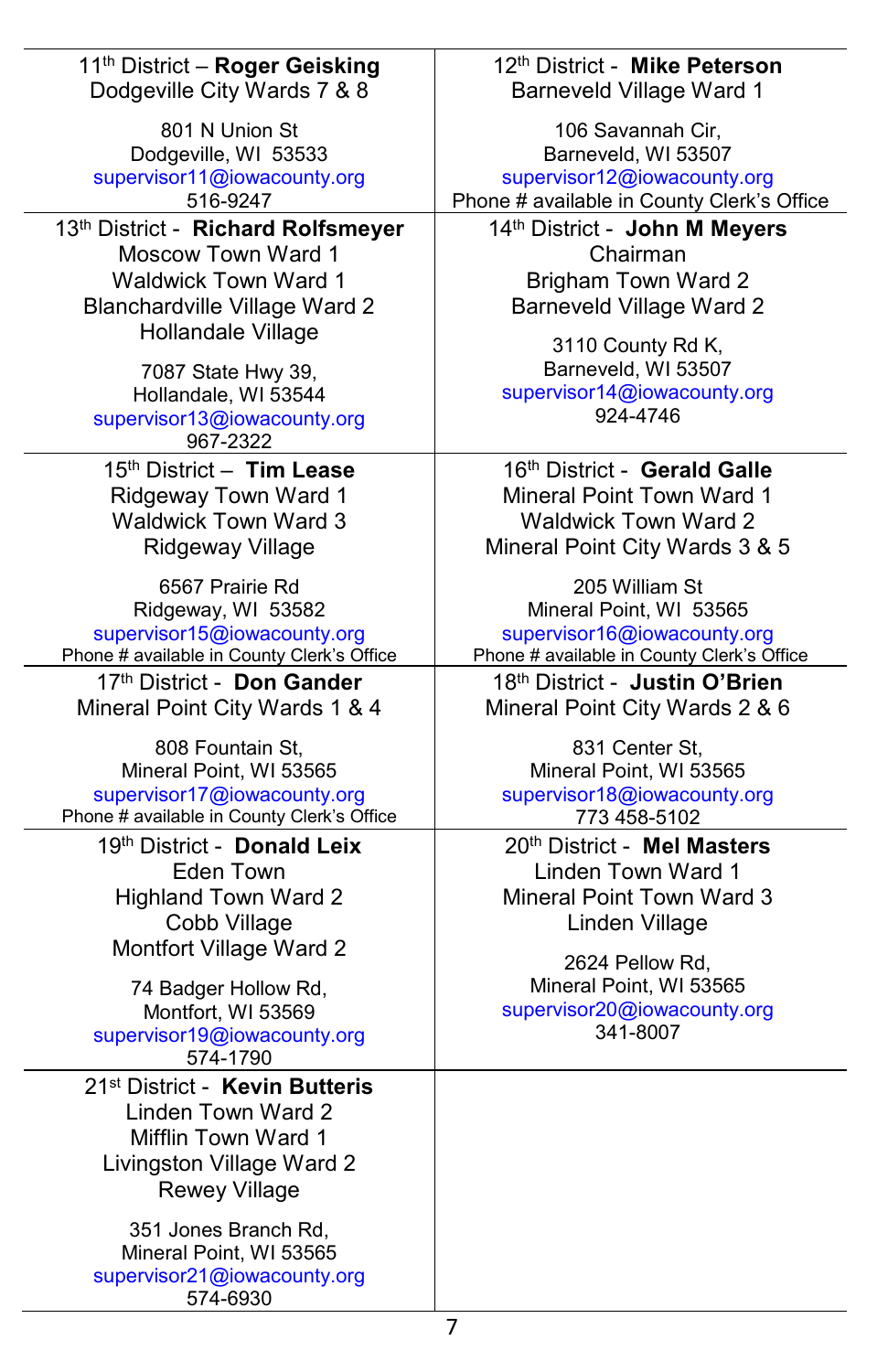## **County Board Standing Committees -** 2022-2024

\*Denotes Chairman of Committee

#### Executive Committee

\*John Meyers, Stephen Deal, Curt Peterson, Dan Nankee, Mel Masters, Dave Gollon

 Sub-Committees: ~Long Range Planning

## General Government Committee

\*Steve Deal, Don Gander, Roger Geisking, Curt Peterson, Mike Peterson Sub-Committees:

~Ethics Board ~SW WI Housing Region ~SW WI Workforce Development

~SW WI Regional Planning ~Local TIF Districts ~Iowa County Fair Association

~SW WI Library ~Iowa County Library ~Local Library Boards ~Hidden Valley

~Tri-County Trail

## Health & Human Services Committee

Joan Davis, Brenda Hlavac, \*Dan Nakee, Justin O'Brien, Richard Rolfsmeyer

Sub-Committees:

~Aging and Disability Resource Center (ADRC) ~ADRC Board

~Bloomfield Commission ~Board of Health ~Extension & Agriculture Education

~Marsh Country Health Alliance Board ~Seniors United for Nutrition (SUN)

~SW WI Community Action Program Board (SW CAP)

~Unified Board of Grant and Iowa Counties ~Veterans Service Commission

## Public Safety Committee

Kimberly Alan, Tim Lease, \*Mel Masters, Douglas Richter, Brad Stevens Sub-Committees:

~Chapter 59 Grievance ~Courtroom Security and Facilities

~Criminal Justice Collaboration ~Crime Prevention Funding Surcharge

~Local Emergency Planning

## Public Works Committee

Kevin Butteris, Gerald Galle, \*David Gollon, Darrell Kreul, Don Leix Sub-Committees:

~Adjustment & Administrative Appeal ~Blackhawk Lake ~Iowa County Airport

~Land Conservation ~Land Information ~Ludden Lake District

~Pecatonica Rail Transit ~Planning and Development ~Traffic Safety

~WI River Rail Transit

Find the members of the Sub-committees at:

<https://www.iowacounty.org/departments/committees>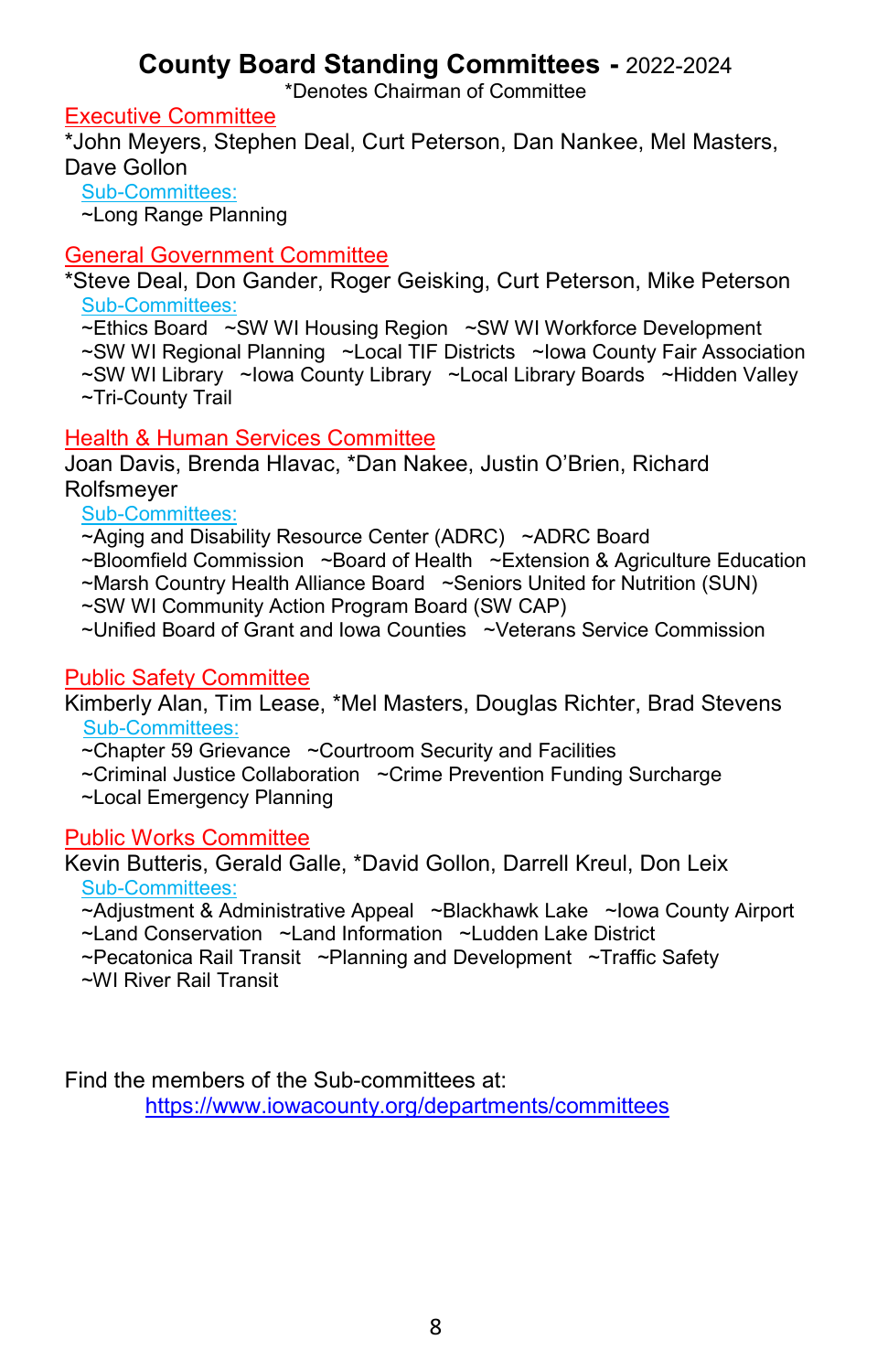| Town of Arena                                                                                                                           |                                                                                               |  |
|-----------------------------------------------------------------------------------------------------------------------------------------|-----------------------------------------------------------------------------------------------|--|
| Chairman - David Lucey (Term 21-23)                                                                                                     | Supervisor - Bill Gauger (Term 21-23)                                                         |  |
| 6780 Baker Rd,                                                                                                                          | PO Box 144,                                                                                   |  |
| Arena, WI 53503                                                                                                                         | Arena, WI 53503                                                                               |  |
| 753-2429                                                                                                                                | 753-2686                                                                                      |  |
| Clerk - Joni Johnson-Kropp (Term 21-23)<br>Deputy - Julie Jensen<br>PO Box 126,<br>Arena, WI 53503<br>townofarena@gmail.com<br>753-2185 | Supervisor - Andrea Joo (Term 21-23)<br>6031 Coon Rock Rd,<br>Arena, WI 53503<br>574-2092     |  |
| Treasurer - Minni Gauger (Term 21-23)                                                                                                   | Assessor - Magnan Assessment                                                                  |  |
| PO Box 144,                                                                                                                             | PO Box 98,                                                                                    |  |
| Arena, WI 53503                                                                                                                         | Eagle, WI 53119                                                                               |  |
| 753-2686                                                                                                                                | 262 542-3332                                                                                  |  |
|                                                                                                                                         | <b>Town of Brigham</b>                                                                        |  |
| Chairman - Jason Carden (Term 21-23)                                                                                                    | Supervisor - Jeff Zander (Term 21-23)                                                         |  |
| 7701 Lone Pine Rd,                                                                                                                      | 3595 County Rd K Rd,                                                                          |  |
| Barneveld, WI 53507                                                                                                                     | Barneveld, WI 53507                                                                           |  |
| 225-5724                                                                                                                                | 370-3390                                                                                      |  |
| Clerk/Treasurer - Megan Mieden<br>407 Business ID,<br>Barneveld, WI 53507<br>megan@tn.brigham.wi.gov<br>924-1013 Ext 3101               | Supervisor - Jerry Davis (Term 21-23)<br>7970 Lakeview Rd,<br>Barneveld, WI 53507<br>924-1112 |  |
| Public Works Dept - Jeff Jenson                                                                                                         | Assessor - Edge Profession Services, LLC                                                      |  |
| 407 Business ID,                                                                                                                        | PO Box 427, Linden, WI 53553                                                                  |  |
| Barneveld, WI 53507                                                                                                                     | edgerd@charter.net                                                                            |  |
| 235-9322                                                                                                                                | 623-2719                                                                                      |  |
| <b>Town of Clyde</b>                                                                                                                    |                                                                                               |  |
| Chairman - Robert Dries (Term 21-23)                                                                                                    | Supervisor - Dave Price (Term 21-23)                                                          |  |
| 3884 Cty Rd C,                                                                                                                          | 3093 County Rd I,                                                                             |  |
| Spring Green, WI 53588                                                                                                                  | Avoca, WI 53506                                                                               |  |
| rjdries@gmail.com                                                                                                                       | pricecathy983@gmail.com                                                                       |  |
| 393-0464                                                                                                                                | 583-2541                                                                                      |  |
| Clerk - Deanna Brennum (Term 21-23)                                                                                                     | Supervisor - Rebecca Sadler (Term 21-23)                                                      |  |
| 3070 Cty Rd I,                                                                                                                          | 3169 Cty Rd I,                                                                                |  |
| Avoca, WI 53506                                                                                                                         | Avoca, WI 53506                                                                               |  |
| townclerkclyde@gmail.com                                                                                                                | Rebecca.sadler@gmail.com                                                                      |  |
| 487-0795                                                                                                                                | 628-0277                                                                                      |  |
| Treasurer - Tom Spicer (Term 21-23)                                                                                                     | Assessor - Barrett Brenner                                                                    |  |
| 7080 Leaches Crossing Rd,                                                                                                               | 348 Mirror Lake Dr,                                                                           |  |
| Avoca, WI 53506                                                                                                                         | Mondovi, WI 54755                                                                             |  |
| townclydetreasurer@gmail.com                                                                                                            | bbrenner@chimneyrockappraisal.com                                                             |  |
| 532-6365                                                                                                                                | (715) 559-1433                                                                                |  |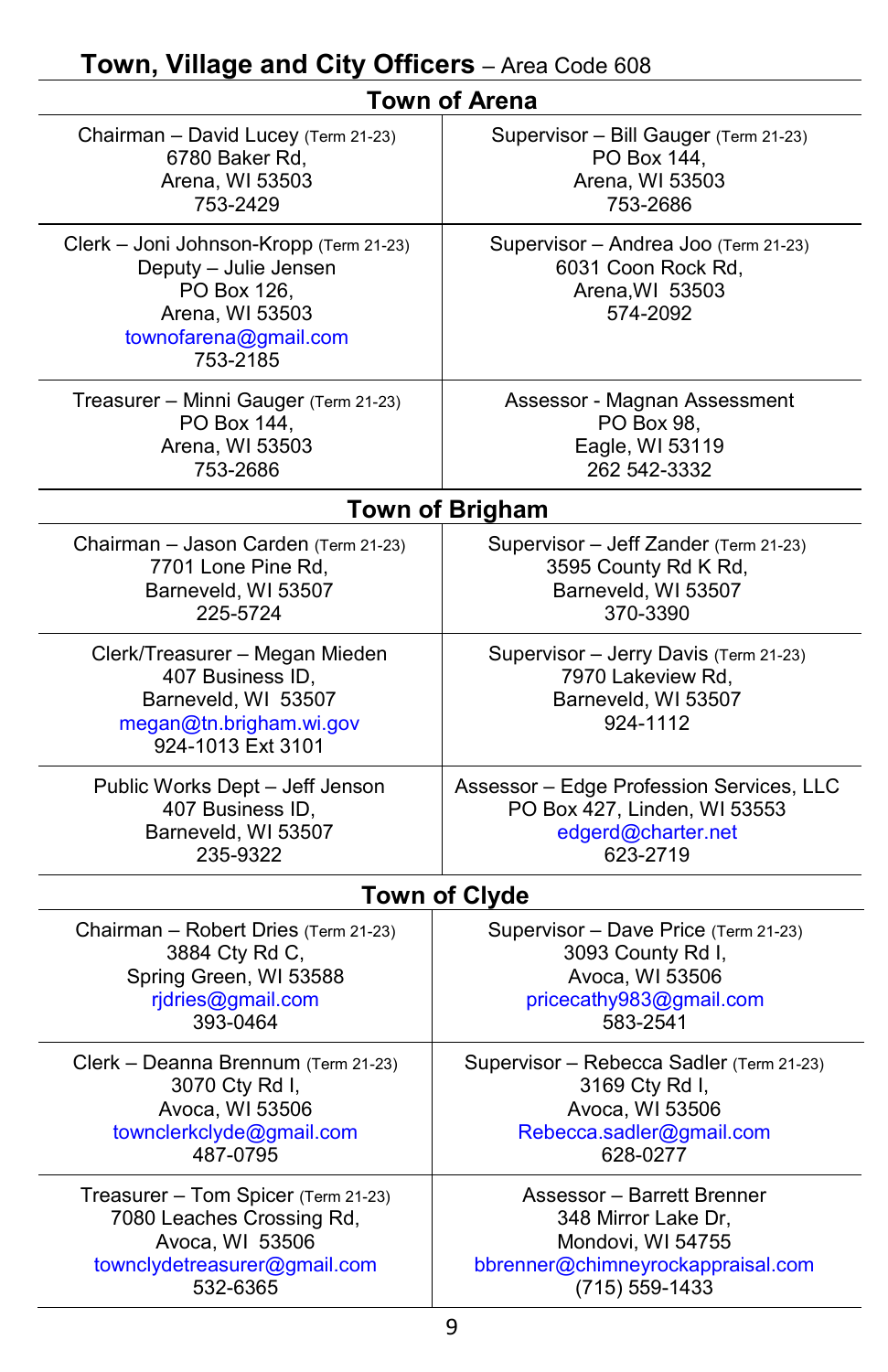## **Town of Dodgeville**

| Chairman - Curt Peterson (Term 21-23)<br>4966 State Hwy 23,<br>Dodgeville, WI 53533<br>935-9023                               | Supervisor - Pam Johnson-Loy (Term 22-24)<br>3982 State Road 23<br>Dodgeville, WI 53533<br>935-9371  |  |
|-------------------------------------------------------------------------------------------------------------------------------|------------------------------------------------------------------------------------------------------|--|
| Supervisor - Peter Vanderloo III (Term 22-24)<br>3860 County Rd Q,<br>Dodgeville, WI 53533<br>341-8643                        | Supervisor - David Pope (Term 21-23)<br>4125 Savannah Ter,<br>Dodgeville, WI 53533                   |  |
| Clerk/Treasurer - Sara Olson<br>108 E Leffler St,<br>Dodgeville, WI 53533<br>twnclerk@mhtc.net<br>Fax: 208-9170<br>935-5808   | Supervisor - Kyle Levetzow (Term 21-23)<br>5234 County Rd YZ,<br>Dodgeville, WI 53533<br>935-3797    |  |
| Assessor - Barrett Brenner<br>348 Mirror Lake Dr,<br>Mondovi, WI 54755<br>bbrenner@chimneyrockappraisal.com<br>(715) 559-1433 |                                                                                                      |  |
|                                                                                                                               | <b>Town of Eden</b>                                                                                  |  |
| Chairman - Larry Stenner (Term 21-23)<br>3654 Cave Hollow Rd,<br>Dodgeville, WI 53533<br>574-2413                             | Supervisor - Howard Fritsch (Term 21-23)<br>3607 Cave Hollow Rd,<br>Dodgeville, WI 53533<br>623-2072 |  |
| Clerk - Andrew Bishop (Term 21-23)<br>302 N Division St.<br>Cobb, WI 53526<br>thegingerbishop@gmail.com<br>574-5584           | Supervisor - Robert Bishop (Term 21-23)<br>3376 Bridge Rd,<br>Cobb, WI 53526<br>623-2039             |  |
| Treasurer - Linda M Bishop (Term 21-23)<br>3376 Bridge Rd,<br>Cobb, WI 53526<br>blbishop@yousq.net<br>623-2039                | Assessor - Stephen Mahlik (Term 21-23)<br>PO Box 620476,<br>Middleton, WI 53562<br>826-0009          |  |
| <b>Town of Highland</b>                                                                                                       |                                                                                                      |  |
| Chairman - Allan D. Kosharek (Term 21-23)<br>5029 Lagoon Rd,<br>Highland, WI 53543<br>929-7677                                | Supervisor - Gerry McGuire (Term 21-23)<br>456 County Rd I,<br>Highland, WI 53543<br>929-7616        |  |
| Treasurer - Becky Fredericks (Term 21-23)<br>5321 McCarthy Rd,<br>Highland, WI 53543<br>becned912@yahoo.com<br>574-0886       | Supervisor - Gary Esser (Term 21-23)<br>5260 Farmers Ridge Rd,<br>Highland WI, 53543<br>574-1230     |  |
| Clerk - Lois Nankee (Term 21-23)<br>5705 County Rd P,<br>Highland, WI 53543<br>hilonank@mhtc.net<br>929-7648                  | Assessor - Gardiner Appraisal Srvcs<br>PO Box 131,<br>Mineral Point, WI 53565<br>943-8009            |  |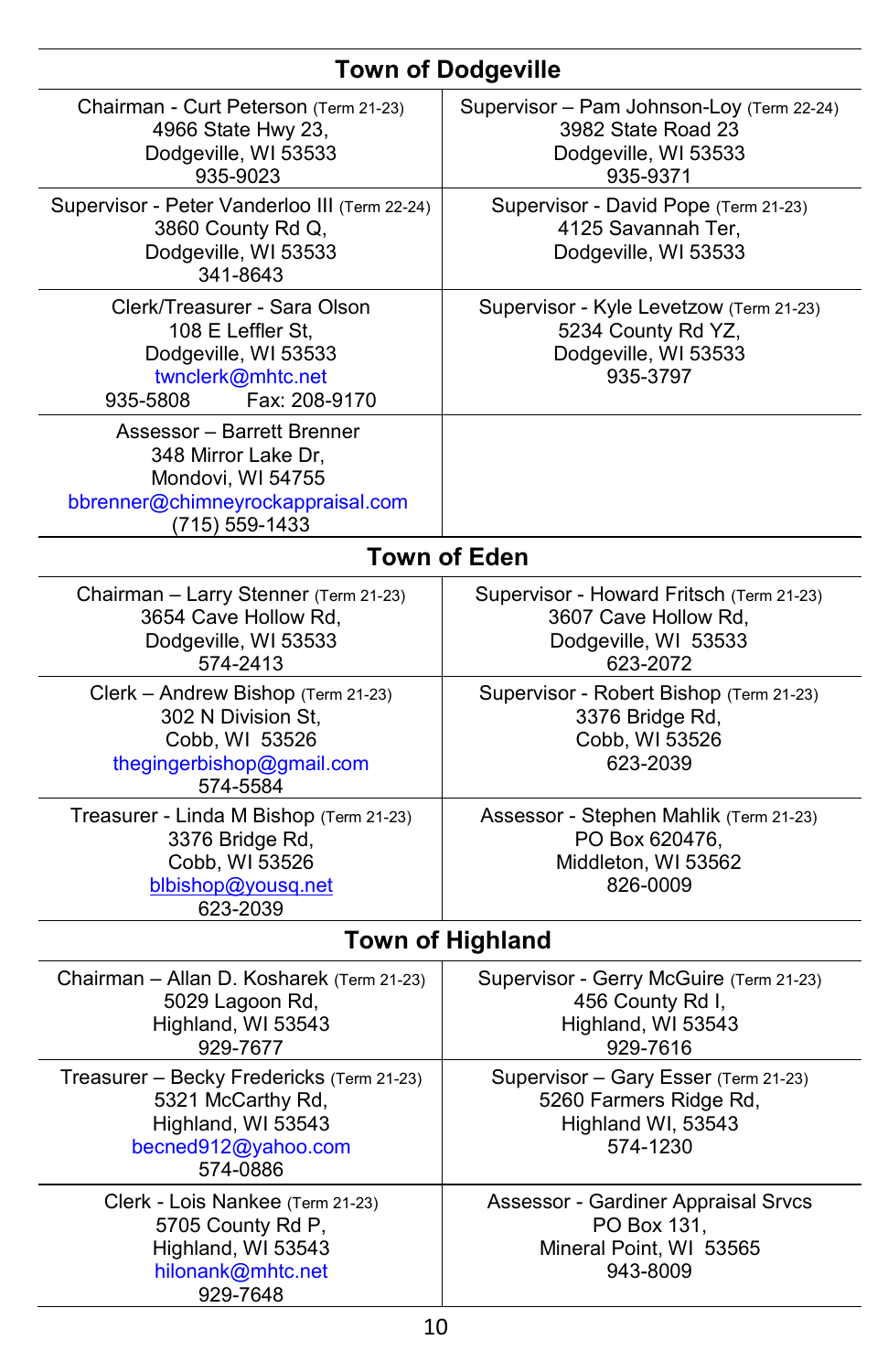## **Town of Linden**

| Chairman - Dean Liddicoat (Term 21-23)                                                                                                    | Supervisor - Mark Sieling (Term 21-23)                                                      |  |
|-------------------------------------------------------------------------------------------------------------------------------------------|---------------------------------------------------------------------------------------------|--|
| 1948 Avenell Rd,                                                                                                                          | 3127 S Wilson St.                                                                           |  |
| Mineral Point, WI 53565                                                                                                                   | Dodgeville, WI 53533                                                                        |  |
| liddyredpower@yousq.net                                                                                                                   | sielingmachine@mhtc.net                                                                     |  |
| 341-6142                                                                                                                                  | 553-2190                                                                                    |  |
| Clerk - Sam Palzkill (Term 21-23)                                                                                                         | Supervisor - Jeff Lindner (Term 21-23)                                                      |  |
| 332 Church St, PO Box 446,                                                                                                                | 2045 Keough Springs Rd,                                                                     |  |
| Linden, WI 53553                                                                                                                          | Mineral Point, WI 53565                                                                     |  |
| lindentownclerk@gmail.com                                                                                                                 | lindner1980@hotmail.com                                                                     |  |
| 574-7204                                                                                                                                  | 574-6650                                                                                    |  |
| Treasurer - Shelly Wendhausen (Term 21-23)                                                                                                | Assessor - Worth Services                                                                   |  |
| 2215 County Rd Q,                                                                                                                         | 29808 Boydtown Hollow Rd,                                                                   |  |
| Mineral Point, WI 53565                                                                                                                   | Wauzeka, WI 53826                                                                           |  |
| 04sons@gmail.com                                                                                                                          | worthservices@centurylink.net                                                               |  |
| 553-2371                                                                                                                                  | 476-2262                                                                                    |  |
|                                                                                                                                           | <b>Town of Mifflin</b>                                                                      |  |
| Chairman - Darrin Stanton (Term 21-23)                                                                                                    | Supervisor - Kevin Butteris (Term 21-23)                                                    |  |
| 298 Rundell Rd,                                                                                                                           | 351 Jones Branch Rd,                                                                        |  |
| Livingston, WI 53554                                                                                                                      | Mineral Point, WI 53565                                                                     |  |
| 778-7381                                                                                                                                  | 943-6913                                                                                    |  |
| Clerk - Tammy McFall (Term 21-23)<br>1000 Lower Mifflin Rd,<br>Rewey, WI 53580<br>townclerk@countryspeed.com<br>Fax: 943-6049<br>943-6894 | Supervisor - Bryan Johnson (Term 21-23)<br>1331 County Rd E,<br>Rewey, WI 53580<br>943-6663 |  |
| Treasurer - Tammy Menning (Term 21-23)<br>1097 Pigtail Alley,<br>Rewey, WI 53580<br>towntreasurer@countryspeed.com<br>943-8123            | Assessor - Gardiner Appraisal Srvcs<br>PO Box 131,<br>Mineral Point, WI 53565<br>943-8009   |  |
| <b>Town of Mineral Point</b>                                                                                                              |                                                                                             |  |
| Chairman - Gary Sullivan (Term 21-23)                                                                                                     | Supervisor - Everett Lindsey (Term 21-23)                                                   |  |
| 1603 County Rd D,                                                                                                                         | 4613 Brecken Rd,                                                                            |  |
| Mineral Point, WI 53565                                                                                                                   | Mineral Point, WI 53565                                                                     |  |
| garsullivan66@gmail.com                                                                                                                   | erl12348@gmail.com                                                                          |  |
| 574-3529                                                                                                                                  | 215-5729                                                                                    |  |
| Clerk/Treasurer - Debi Heisner                                                                                                            | Supervisor - Bert Parkos (Term 21-23)                                                       |  |
| 4946 Sunny Ridge Rd,                                                                                                                      | 1542 County Rd YD,                                                                          |  |
| Mineral Point, WI 53565                                                                                                                   | Mineral Point, WI 53565                                                                     |  |
| mptownclerk@gmail.com                                                                                                                     | bertparkos@yahoo.com                                                                        |  |
| 574-5360                                                                                                                                  | 341-8714                                                                                    |  |
| Assessor - Barrett Brenner<br>348 Mirror Lake Dr,<br>Mondovi, WI 54755<br>bbrenner@chimneyrockappraisal.com<br>(715) 559-1433             |                                                                                             |  |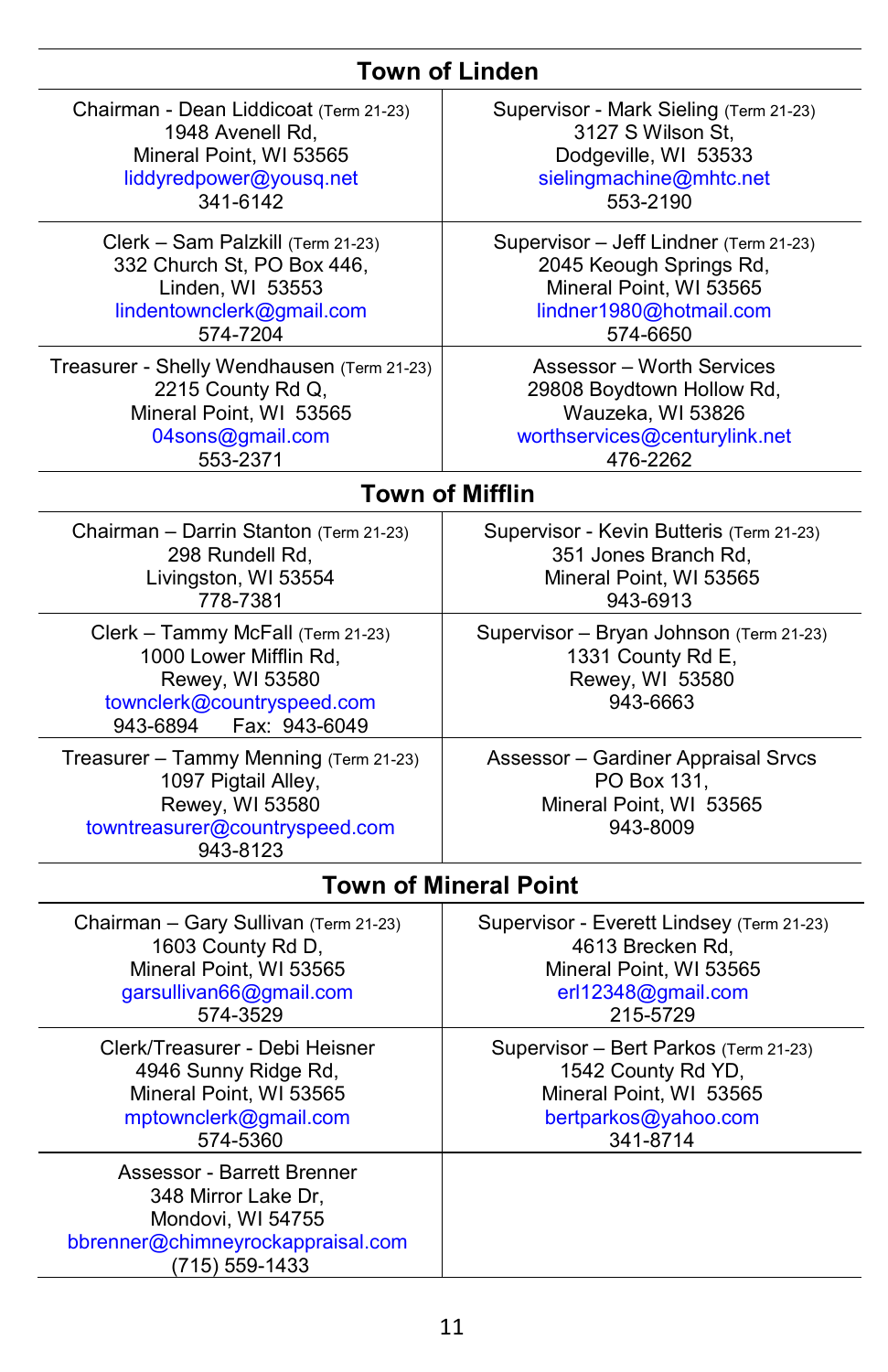## **Town of Moscow**

| Chairman - Joe Hendrickson (Term 21-23)<br>8023 E Pecatonica Rd,<br>Hollandale, WI 53544<br>peg8@mhtc.net<br>967-2560<br>Cell: 482-3884 | Supervisor - Gary Langfoss (Term 21-23)<br>1100 River Fork Rd,<br>Hollandale, WI 53544<br>gdlangfoss@gmail.com<br>967-2276<br>Cell: 341-9174 |  |
|-----------------------------------------------------------------------------------------------------------------------------------------|----------------------------------------------------------------------------------------------------------------------------------------------|--|
| Clerk/Treasurer - Mary Kolb (Term 21-23)<br>7476 County Rd DD,<br>Blanchardville, WI 53516<br>townofmoscow@tds.net<br>523-1381          | Supervisor - Josh Ula (Term 21-23)<br>8130 Horseshoe Bend Rd,<br>Blanchardville, WI 53516<br>214-0370                                        |  |
| Assessor - Equity Appraisal LLC<br>7818 Big Sky Dr, Ste 206,<br>Madison, WI 53719<br>equityappraisalsm@yahoo.com<br>826-0009            |                                                                                                                                              |  |
| <b>Town of Pulaski</b>                                                                                                                  |                                                                                                                                              |  |
| Chairman - Roy Seifert (Term 21-23)<br>6477 County Rd P,<br>Muscoda, WI 53573<br>532-6364                                               | Supervisor - William Bahr (Term 21-23)<br>1299 D St,<br>Avoca, WI 53506<br>532-6399                                                          |  |
| Clerk - Lori Miller (Term 21-23)<br>6897 State Rd 80,<br>Avoca, WI 53506<br>miller.pulaski@outlook.com<br>778-8356                      | Supervisor - Bill Whitmore (Term 21-23)<br>6748 Pine Bluff Rd,<br>Avoca, WI 53506<br>wjw9696@sbcglobal.net<br>532-6102                       |  |
| Treasurer - Dwayne Hiltbrand (Term 21-23)<br>1431 Meadow Brook Rd,<br>Avoca, WI 53506<br>h_brand55@hotmail.com<br>588-8212              | Assessor - Gardiner Appraisal Srvcs<br>PO Box 131,<br>Mineral Point, WI 53565<br>943-8009                                                    |  |
| <b>Town of Ridgeway</b>                                                                                                                 |                                                                                                                                              |  |
| Chairman - Joe Thomas (Term 21-23)<br>2751 County Rd BB,<br>Dodgeville, WI 53533<br>395-5446                                            | Supervisor - Ed Bures (Term 21-23)<br>3760 W Brigham Rd,<br>Barneveld, WI 53507<br>516-7530                                                  |  |
| Clerk - Nicole Wieczorek (Term 21-23)<br>6300 Town Hall Rd,<br>Ridgeway, WI 53582<br>twnridge@mhtc.net<br>924-2247<br>Fax: 924-2247     | Supervisor - Rick Carlson (Term 21-23)<br>2112 Black Oak Rd,<br>Hollandale, WI 53544<br>574-1096                                             |  |
| Treasurer - Melody Scheckel (Term 21-23)<br>6330 State Hwy 191,<br>Dodgeville, WI 53533<br>twnridge1@mhtc.net<br>553-3045               | Assessor - Equity Appraisal LLC<br>7818 Big Sky Dr, Ste 206, Madison, WI<br>53719<br>equityappraisalsm@yahoo.com<br>826-0009                 |  |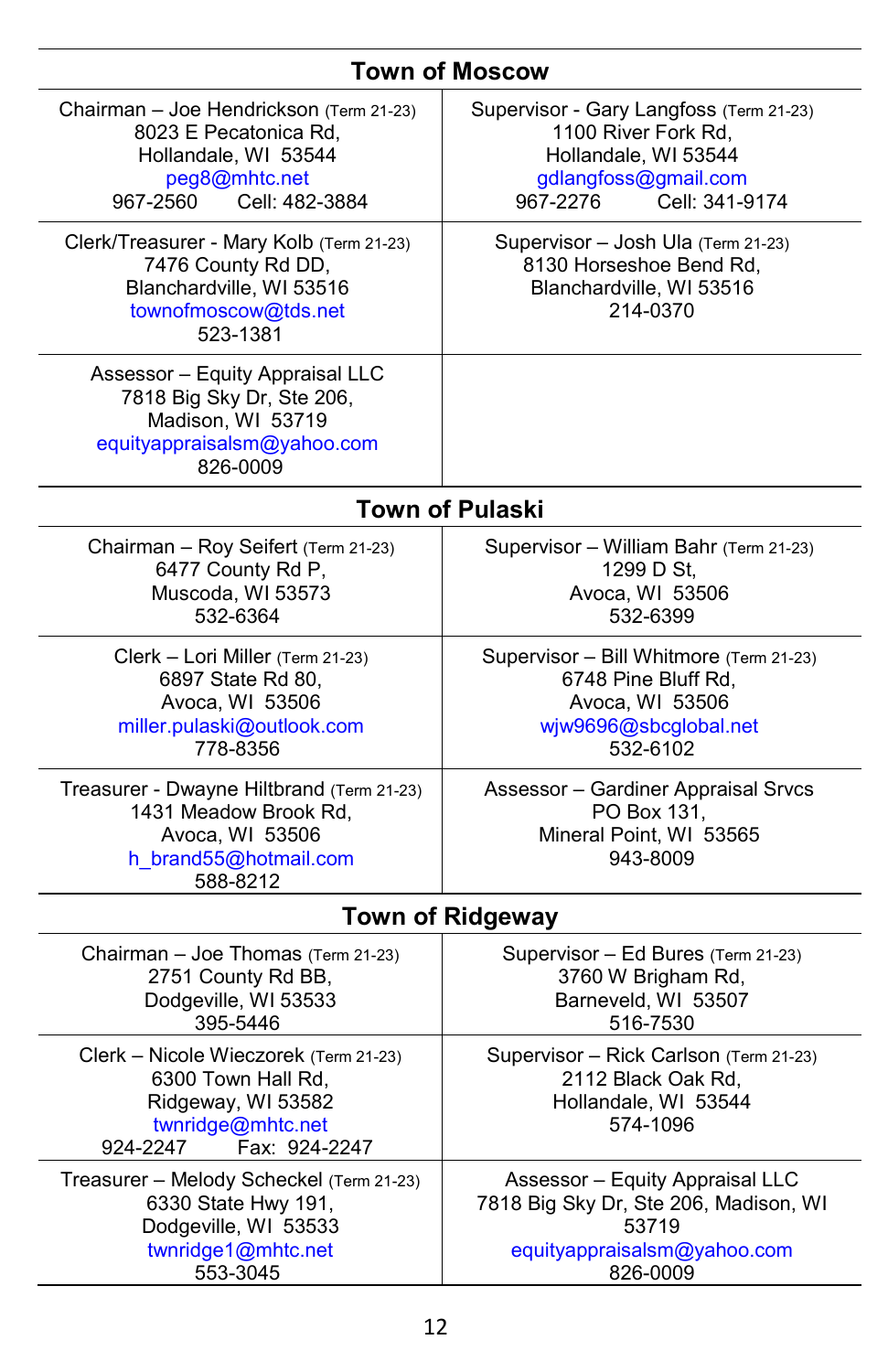## **Town of Waldwick**

| Chairman - Robert White (Term 21-23)<br>5624 County Rd DD,<br>Mineral Point, WI 53565<br>RJWhite93@gmail.com<br>574-2766                     | Supervisor - Mike McCarville (Term 21-23)<br>6519 County Rd DD,<br>Mineral Point, WI 53565<br>967-2332                      |  |
|----------------------------------------------------------------------------------------------------------------------------------------------|-----------------------------------------------------------------------------------------------------------------------------|--|
| Clerk - Mike Doyle<br>5674 State Hwy 39,<br>Mineral Point, WI 53565<br>windsong@chorus.net<br>987-3695                                       | Supervisor - Doug Ferrell (Term 21-23)<br>6002 Humbert Rd,<br>Mineral Point, WI 53565<br>220-0788                           |  |
| Treasurer - Megan Yager                                                                                                                      | Assessor - Equity Appraisal LLC                                                                                             |  |
| 6235 Woodlawn Rd,                                                                                                                            | 7818 Big Sky Dr, Ste 206,                                                                                                   |  |
| Mineral Point, WI 53565                                                                                                                      | Madison, WI 53719                                                                                                           |  |
| yagmeg@gmail.com                                                                                                                             | equityappraisalsm@yahoo.com                                                                                                 |  |
| 574-4028                                                                                                                                     | 826-0009                                                                                                                    |  |
|                                                                                                                                              | <b>Town of Wyoming</b>                                                                                                      |  |
| Chairman - John P Hess (Term 21-23)<br>5851 County Rd Z,<br>Spring Green, WI 53588<br>JohnHessWyoming@gmail.com<br>Fax: 588-3030<br>588-7082 | Supervisor - Mike Degen (Term 21-23)<br>6106 Hillside School Rd,<br>Spring Green, WI 53588<br>degenmc@gmail.com<br>588-5346 |  |
| Clerk - Mary Lloyd-Jones (Term 21-23)                                                                                                        | Supervisor - Dick Cates (Term 21-23)                                                                                        |  |
| 6514 Hillside School Rd,                                                                                                                     | 5992 County Rd T,                                                                                                           |  |
| Spring Green, WI 53588                                                                                                                       | Spring Green, WI 53588                                                                                                      |  |
| townofwyoming@gmail.com                                                                                                                      | richardlcates@gmail.com                                                                                                     |  |
| 588-4335                                                                                                                                     | 588-2836                                                                                                                    |  |
| Treasurer - Al Friedman (Term 21-23)                                                                                                         | Assessor - Randall Edge                                                                                                     |  |
| 6672 Lower Wyoming Rd,                                                                                                                       | PO Box 427,                                                                                                                 |  |
| Spring Green, 53588                                                                                                                          | Linden, WI 53553                                                                                                            |  |
| treasurer@townofwyoming.org                                                                                                                  | randy_edge07@yahoo.com                                                                                                      |  |
| 333-3631                                                                                                                                     | 623-2719                                                                                                                    |  |
| <b>Village of Arena</b>                                                                                                                      |                                                                                                                             |  |
| President - Kate Reimann (Term 21-23)                                                                                                        | Trustee - Tami Erspamer (Term 22-24)                                                                                        |  |
| 417 Williams St,                                                                                                                             | 708 Oak St,                                                                                                                 |  |
| Arena, WI 53503                                                                                                                              | Arena, WI 53503                                                                                                             |  |
| kate.reimann@villageofarena.net                                                                                                              | t.erpspamer@villageofarena.net                                                                                              |  |
| 574-0587                                                                                                                                     | 220-4325                                                                                                                    |  |
| Trustee - Kristen Shea (Term 22-24)                                                                                                          | Trustee - Melissa Bandell (Term 22-24)                                                                                      |  |
| 300 Prairie St.                                                                                                                              | 103 Thomas PI,                                                                                                              |  |
| Arena, WI 53503                                                                                                                              | Arena, WI 53503                                                                                                             |  |
| k.shea@villageofarena.net                                                                                                                    | m.bandell@villageofarena.net                                                                                                |  |
| 753-3024                                                                                                                                     | 513-2535                                                                                                                    |  |
| Trustee - Chuck Burch (Term 21-23)                                                                                                           | Trustee - Kathy Stoltz (Term 21-23)                                                                                         |  |
| 109 Thomas Pl.                                                                                                                               | 712 Sharon St.                                                                                                              |  |
| Arena, WI 53503                                                                                                                              | Arena, WI 53503                                                                                                             |  |
| c.burch@villageofarena.net                                                                                                                   | k.stoltz@villageofarena.net                                                                                                 |  |
| 206-9533                                                                                                                                     | 588-4866                                                                                                                    |  |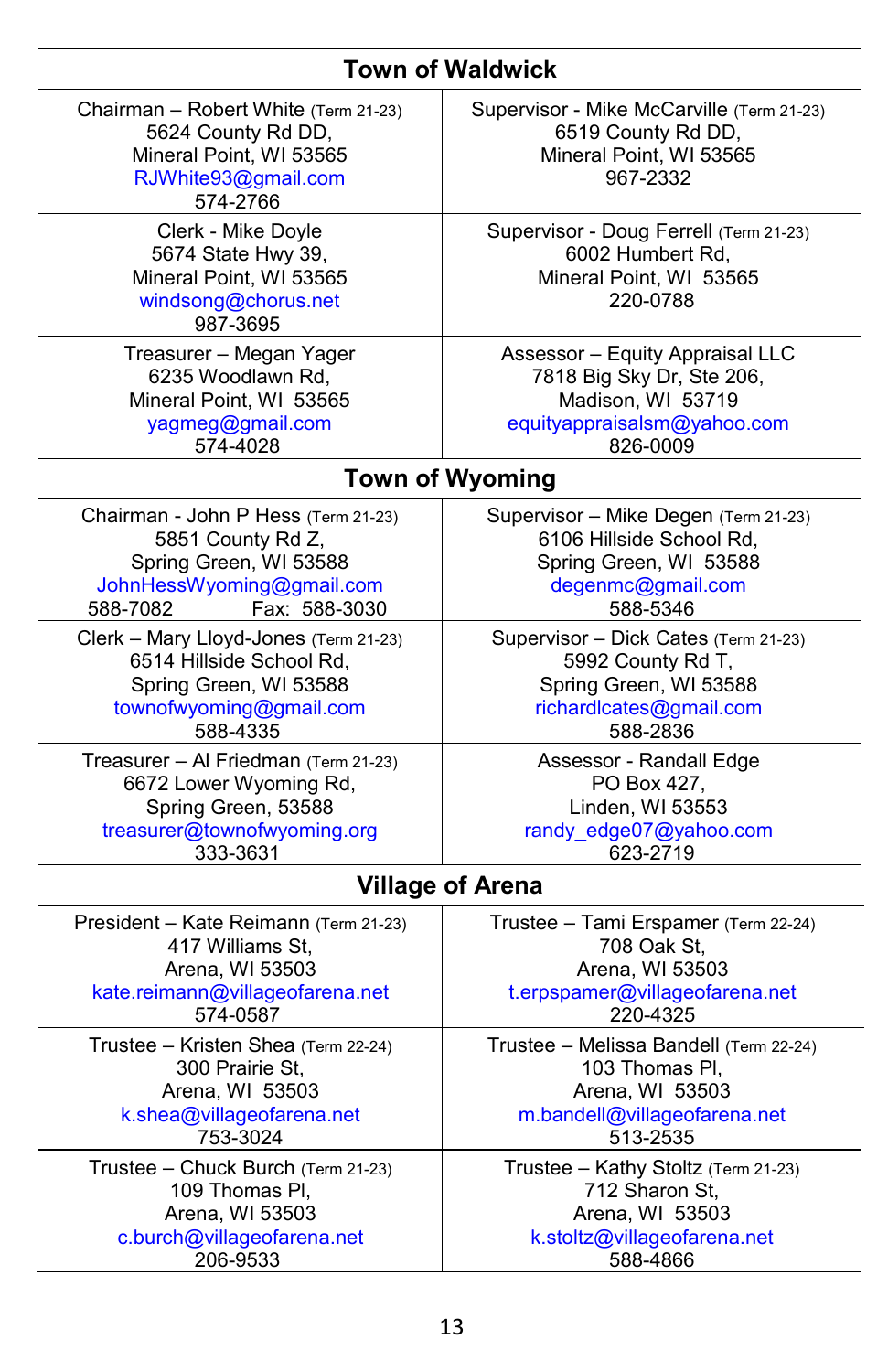| Clerk /Treasurer - DaNean Naeger<br>345 West St,<br>Arena, WI 53503<br>vilarena@villageofarena.net<br>753-2133<br>Fax: 753-2851                                          | Trustee - Jim Doerflinger (Term 21-23)<br>351 Willow St.<br>Arena, WI 53503<br>j.doerflinger@villageofarena.net<br>669-8735 |  |
|--------------------------------------------------------------------------------------------------------------------------------------------------------------------------|-----------------------------------------------------------------------------------------------------------------------------|--|
| Assessor - Barrett Brenner<br>348 Mirror Lake Dr,<br>Mondovi, WI 54755<br>bbrenner@chimneyrockappraisal.com<br>$(715) 559 - 1433$                                        |                                                                                                                             |  |
|                                                                                                                                                                          | <b>Village of Avoca</b>                                                                                                     |  |
| President - Janet Perkins (Term 21-23)                                                                                                                                   | Trustee - Brenda Stevens (Term 21-23)                                                                                       |  |
| <b>PO Box 153</b>                                                                                                                                                        | 109 S Sixth St,                                                                                                             |  |
| Avoca, WI 53506                                                                                                                                                          | Avoca, WI 53506                                                                                                             |  |
| 532-6531                                                                                                                                                                 | 475-3007                                                                                                                    |  |
| Trustee - Susan Nondorf (Term 21-23)                                                                                                                                     | Trustee - Veronica Harris (Term 22-24)                                                                                      |  |
| 203 William St.                                                                                                                                                          | 408 Riviera St,                                                                                                             |  |
| Avoca, WI 53506                                                                                                                                                          | Avoca, WI 53506                                                                                                             |  |
| 532-6543                                                                                                                                                                 | 604-5894                                                                                                                    |  |
| Trustee - Ryan Salis (Term 22-24)                                                                                                                                        | Trustee - Dawn Dahms (Term 21-23)                                                                                           |  |
| 104 S Patten St,                                                                                                                                                         | 203 S Sixth St,                                                                                                             |  |
| Avoca, WI 53506                                                                                                                                                          | Avoca, WI 53506                                                                                                             |  |
| 333-8524                                                                                                                                                                 | (262) 939-4710                                                                                                              |  |
| Clerk/Treasurer – Susie Ziebarth<br>Deputy Clerk/Utility Clerk - Liz Wilkinson<br>401 Wisconsin St,<br>Avoca, WI 53506<br>vilavoca@mhtc.net<br>532-6831<br>Fax: 532-6340 | Trustee - Sherry Krause (Term 22-24)<br>302 N 5th St,<br>Avoca, WI 53506<br>475-1576                                        |  |
| <b>Public Works</b>                                                                                                                                                      | Police Officer - Dan Carey                                                                                                  |  |
| Adam Lins - 532-6482                                                                                                                                                     | 532-6383                                                                                                                    |  |
| Assessor - Gardiner Appraisal Srv<br>PO Box 131,<br>Mineral Point, WI 53565<br>943-8009                                                                                  | City Attorney - Eileen Brownlee<br>ebrownlee@boardmanclark.com<br>822-3251                                                  |  |
| <b>Village of Barneveld</b>                                                                                                                                              |                                                                                                                             |  |
| President - John T Forbes (Term 21-23)                                                                                                                                   | Trustee - Brandon Watson (Term 22-24)                                                                                       |  |
| 506 Oak Park Dr.                                                                                                                                                         | 411 Oak Park Dr,                                                                                                            |  |
| Barneveld, WI 53507                                                                                                                                                      | Barneveld, WI 53507                                                                                                         |  |
| jforbes@mhtc.net                                                                                                                                                         | bwatson@mhtc.net                                                                                                            |  |
| Trustee – Rhonda Hazen (Term 21-23)                                                                                                                                      | Trustee - Don Hugill (Term 21-23)                                                                                           |  |
| 211 Quail Ridge Dr,                                                                                                                                                      | 120 Victoria Ln,                                                                                                            |  |
| Barneveld, WI 53507                                                                                                                                                      | Barneveld, WI 53507                                                                                                         |  |
| rhazen@mhtc.net                                                                                                                                                          | dhugill@mhtc.net                                                                                                            |  |
| Trustee - Chris Valcheff (Term 22-24)                                                                                                                                    | Trustee - Scott Leahy (Term 21-23)                                                                                          |  |
| 103 Grimstad Dr                                                                                                                                                          | 108 Kent Dr                                                                                                                 |  |
| Barneveld, WI 53507                                                                                                                                                      | Barneveld, WI 53507                                                                                                         |  |
| cvalcheff@mhtc.net                                                                                                                                                       | sleahy@mhtc.net                                                                                                             |  |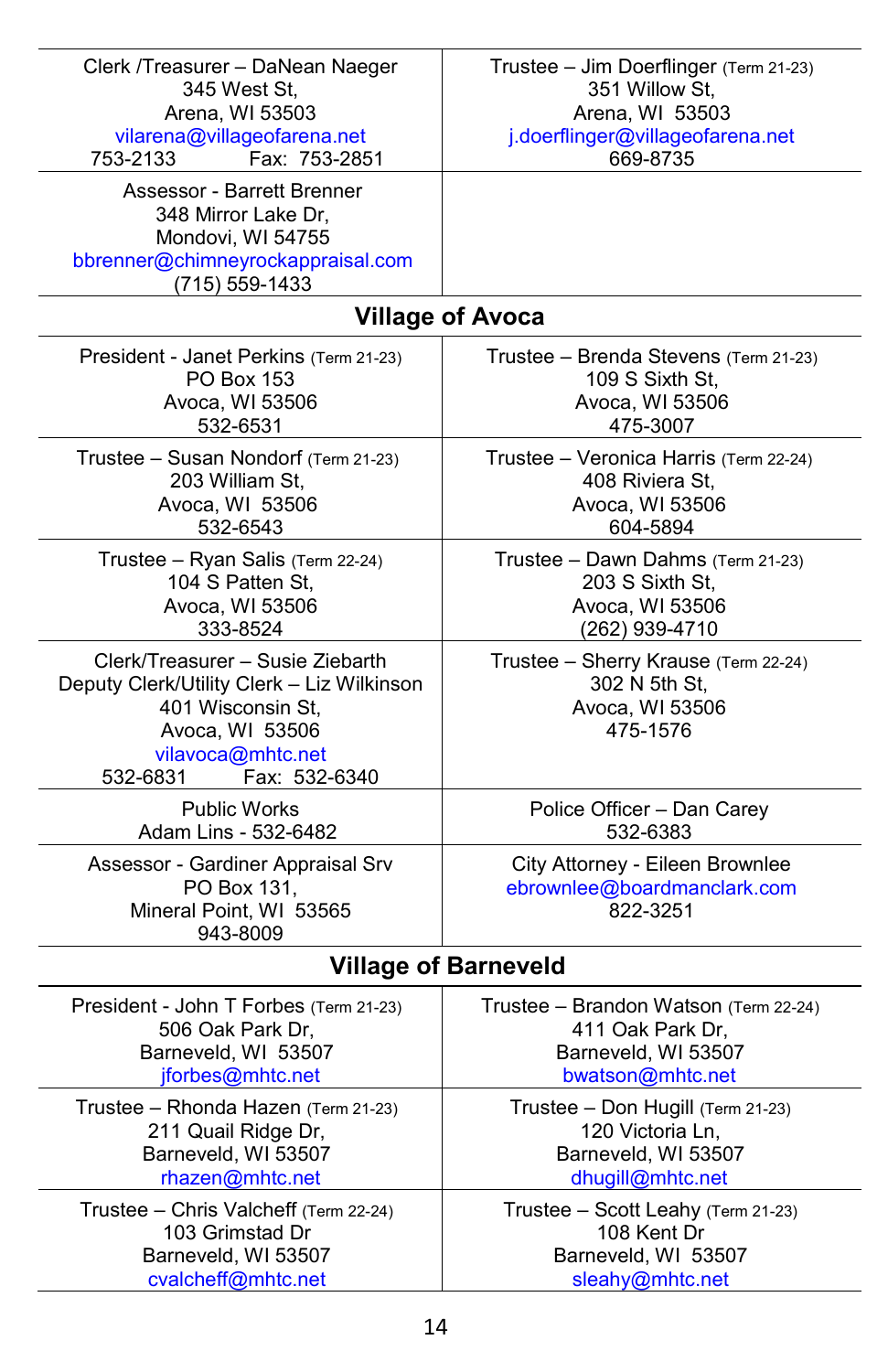| Clerk/Treasurer - Michelle L. Walker<br>Deputy Clerk - Jean Ann Swenson<br>403 E County Rd ID,<br>Barneveld, WI 53507<br>Michelle - barneveld@mhtc.net<br>Jean Ann - barneveld2@mhtc.net<br>Fax: 924-3056<br>924-6861 | Trustee - Mike Peterson (Term 22-24)<br>106 Savannah Cir,<br>Barneveld, WI 53507<br>mpeterson@mhtc.net |
|-----------------------------------------------------------------------------------------------------------------------------------------------------------------------------------------------------------------------|--------------------------------------------------------------------------------------------------------|
| Assessor - Equity Appraisal, LLC                                                                                                                                                                                      | Police Chief - Jeremy Oyen                                                                             |
| 7818 Big Sky Dr, Ste 206,                                                                                                                                                                                             | 403 E County Rd ID,                                                                                    |
| Madison, WI 53719                                                                                                                                                                                                     | Barneveld, WI 53507                                                                                    |
| equityappraisalsm@yahoo.com                                                                                                                                                                                           | Barneveldpd@mhtc.net                                                                                   |
| 826-0009                                                                                                                                                                                                              | 924-6861                                                                                               |
|                                                                                                                                                                                                                       | <b>Village of Blanchardville</b>                                                                       |
| President - Nick Crooks (Term 21-23)                                                                                                                                                                                  | Trustee - Mark Wahl (Term 21-23)                                                                       |
| 603 S Main St, PO Box 388,                                                                                                                                                                                            | 306 Maple St,                                                                                          |
| Blanchardville, WI 53516                                                                                                                                                                                              | Blanchardville, WI 53516                                                                               |
| nickc@bvillewi.org                                                                                                                                                                                                    | markw@bvillewi.org                                                                                     |
| $(715)$ 538-3605                                                                                                                                                                                                      | 279-4102                                                                                               |
| Trustee - Kristine "Kim" Marty (Term 22-24)                                                                                                                                                                           | Trustee - Brianna Nutter (Term 22-24)                                                                  |
| 406 School St, PO Box 31                                                                                                                                                                                              | 206 E Olson St.                                                                                        |
| Blanchardville, WI 53516                                                                                                                                                                                              | Blanchardville, WI 53516                                                                               |
| kimm@bvillewi.org                                                                                                                                                                                                     | briannan@bvillewi.org                                                                                  |
| 482-4761                                                                                                                                                                                                              | 219-3969                                                                                               |
| Trustee - Denis Olson (Term 22-24)                                                                                                                                                                                    | Trustee - Shannon Radel (Term 21-23)                                                                   |
| 401 Maple St,                                                                                                                                                                                                         | 209 Oak St,                                                                                            |
| Blanchardville, WI 53516                                                                                                                                                                                              | Blanchardville, WI 53516                                                                               |
| deniso@bvillewi.org                                                                                                                                                                                                   | shannonr@bvillewi.org                                                                                  |
| 523-4150                                                                                                                                                                                                              | 208-3602                                                                                               |
| Clerk/Treasurer - Amy Barnes                                                                                                                                                                                          | Trustee - Trisha Wahl (Term 21-23)                                                                     |
| 208 Mason St, PO Box 9,                                                                                                                                                                                               | 306 Maple St,                                                                                          |
| Blanchardville, WI 53516                                                                                                                                                                                              | Blanchardville, WI 53516                                                                               |
| amyb@bvillewi.org                                                                                                                                                                                                     | trishaw@bvillewi.org                                                                                   |
| 523-4521 (Ext 100) Fax: 523-4321                                                                                                                                                                                      | 558-9897                                                                                               |
| Officer in Charge - Kavion Souri                                                                                                                                                                                      | Fire Chief - Rolly McGowan                                                                             |
| 208 Mason St, PO Box 9,                                                                                                                                                                                               | 208 Mason St, PO Box 314,                                                                              |
| Blanchardville, WI 53516                                                                                                                                                                                              | Blanchardville, WI 53516                                                                               |
| blanchardvillepd@tds.net                                                                                                                                                                                              | bfdems@live.com                                                                                        |
| 523-4320                                                                                                                                                                                                              | 523-4520                                                                                               |
| Assessor - Gardiner Appraisal Srv                                                                                                                                                                                     | Village Attorney - Ralph Farrell                                                                       |
| 1186 East Lake Rd, PO Box 131,                                                                                                                                                                                        | PO Box 94,                                                                                             |
| Mineral Point, WI 53565                                                                                                                                                                                               | Blanchardville, WI 53516                                                                               |
| gardinerappraisal@gmail.com                                                                                                                                                                                           | rfarrell@tds.net                                                                                       |
| 943-8009                                                                                                                                                                                                              | 523-4244                                                                                               |
| <b>Village of Cobb</b>                                                                                                                                                                                                |                                                                                                        |
| President - Robert Roelli (Term 21-23)                                                                                                                                                                                | Trustee - Donald Ritchie (Term 22-24)                                                                  |
| PO Box 299, 103 Clifton St,                                                                                                                                                                                           | 402 School St,                                                                                         |
| Cobb, WI 53526                                                                                                                                                                                                        | Cobb, WI 53526                                                                                         |
| 623-2666                                                                                                                                                                                                              | 623-2050                                                                                               |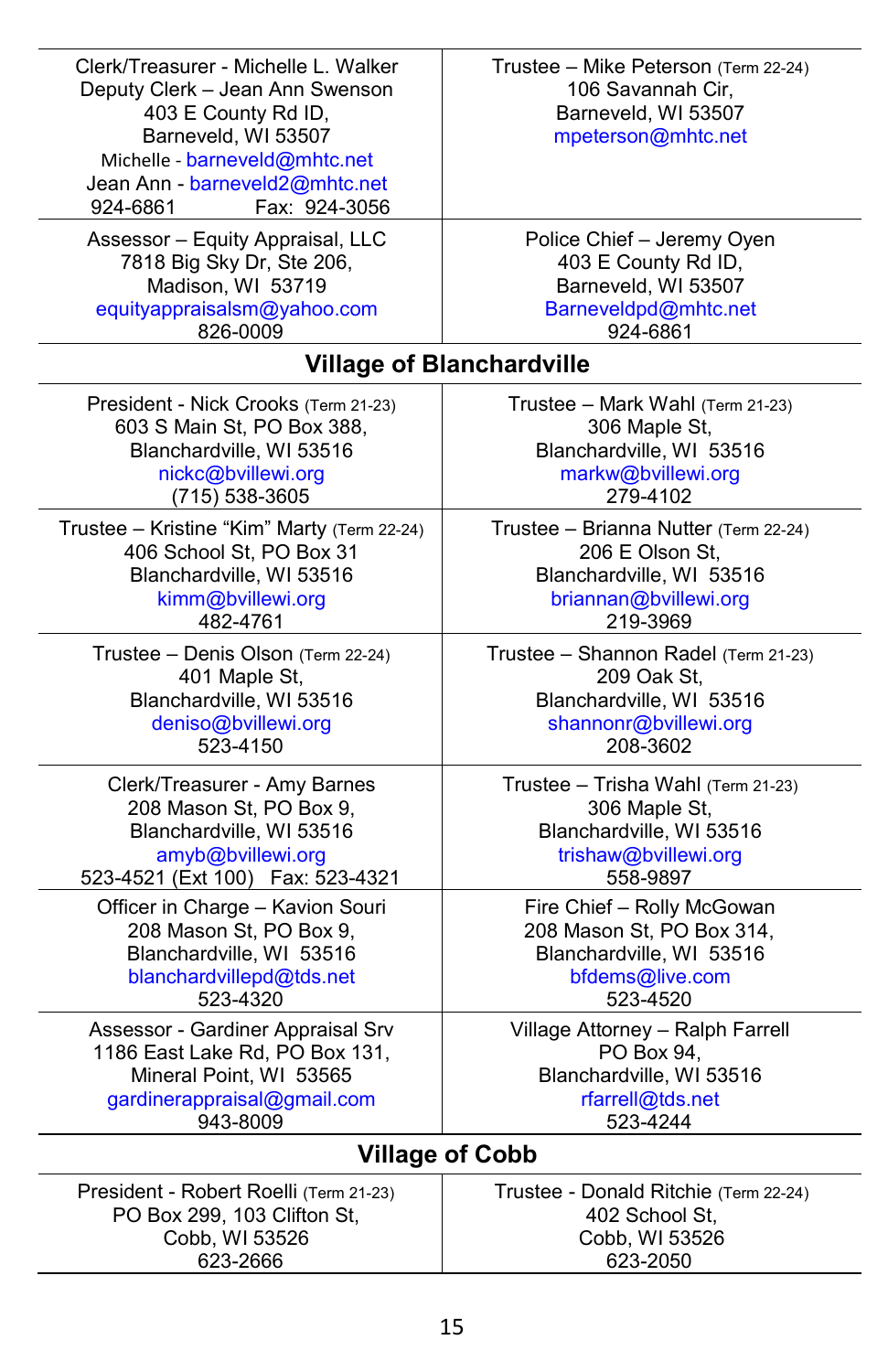| Trustee - Alisha Pelton (Term 22-24)<br>303 Moundview St,<br>Cobb, WI 53526<br>574-8805                                                             | Trustee - Josh Esser (Term 22-24)<br>306 Benson St,<br>Cobb, WI 53526<br>574-5140                  |
|-----------------------------------------------------------------------------------------------------------------------------------------------------|----------------------------------------------------------------------------------------------------|
| Trustee - Liz Lenz (Term 21-23)<br>302 Moundview St,<br>Cobb, WI 53526<br>574-5497                                                                  | Trustee - Kristen Schoville (Term 21-23)<br>409 Moundview St,<br>Cobb, WI 53526<br>574-3695        |
| Clerk/Treasurer - Lisa A. Riley<br>501 Benson St.<br>Cobb, WI 53526<br>clerk@villageofcobb.net<br>623-2777    Fax: 623-2777                         | Trustee - Arnold Fritsch (Term 21-23)<br>PO Box 205, 208 W Main St,<br>Cobb, WI 53526<br>623-2701  |
| Assessor - Gardiner Appraisal Srv<br>PO Box 131,<br>Mineral Point, WI 53565<br>943-8009                                                             |                                                                                                    |
| <b>Village of Highland</b>                                                                                                                          |                                                                                                    |
| President - George Breiwa (Term 21-23)<br>531 Dodgeville St,<br>Highland, WI 53543<br>929-4887                                                      | Trustee - Dennis Richgels (Term 22-24)<br>PO Box 22,<br>Highland, WI 53543<br>929-7665             |
| Trustee - Tom Cody (Term 21-23)<br>166 Dodgeville St,<br>Highland, WI 53543<br>929-4551                                                             | Trustee - Tony Kaster (Term 21-23)<br>314 Dodgeville St,<br>Highland, WI 53543<br>929-4548         |
| Trustee - Nicole Welsh (Term 22-24)<br>1025 E Circle Dr,<br>Highland, WI 53543<br>225-9325                                                          | Trustee - Michelle Esser (Term 21-23)<br>1370 Dodgeville St,<br>Highland, WI 53543<br>574-0458     |
| Clerk/Treasurer - Becky Fredericks<br>530 Main St, PO Box 284<br>Highland, WI 53543<br>bfredericks@villageofhighland.net<br>929-7781  Fax: 929-7007 | Trustee - Michael Flynn (Term 22-24)<br>868 Main St, PO Box 325,<br>Highland, WI 53543<br>354-3699 |
| Public Works - Tom Hebgen<br>782 Main St, PO Box 284,<br>Highland, WI 53543<br>thebgen@villageofhighland.net<br>574-7436                            | Police Officer - Daniel Swinehart<br>PO Box 284,<br>Highland, WI 53543<br>574-4615                 |
| Assessor - Gardiner Appraisal Srv<br>PO Box 131,<br>Mineral Point, WI 53565<br>943-8009                                                             |                                                                                                    |
| <b>Village of Hollandale</b>                                                                                                                        |                                                                                                    |
| President - Meta Chrostowski (Term 21-23)<br>506 1st Ave,<br>Hollandale, WI 53544<br>574-4443                                                       | Trustee - Robert Hittesdorf (Term 21-23)<br>304 Scott St.<br>Hollandale, WI 53544<br>574-4827      |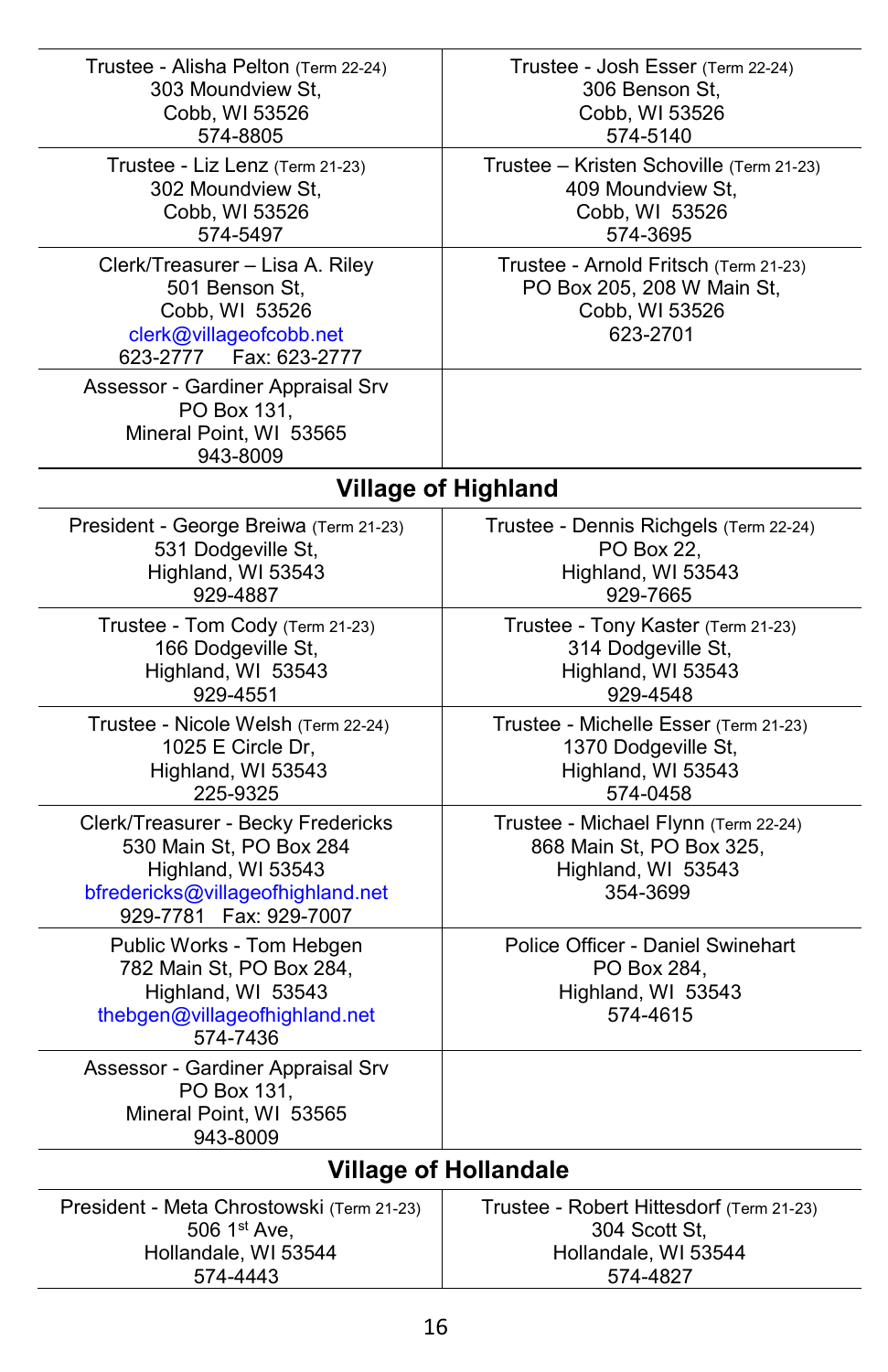| Trustee - Tina Benson (Term 22-24)                                                                                                             | Trustee - Carl Olson (Term 22-24)                                                                                        |  |
|------------------------------------------------------------------------------------------------------------------------------------------------|--------------------------------------------------------------------------------------------------------------------------|--|
| 601 5th Ave,                                                                                                                                   | 607 Grover St,                                                                                                           |  |
| Hollandale, WI 53544                                                                                                                           | Hollandale, WI 53544                                                                                                     |  |
| 341-9162                                                                                                                                       | 712-7934                                                                                                                 |  |
| Clerk/Treasurer - Holly DeWitt<br>200 5 <sup>th</sup> Ave, PO Box 55,<br>Hollandale, WI 53544<br>holvill@mhtc.net<br>Fax: 967-2600<br>967-2600 | Trustee - Jon Pepper (Term 21-23)<br>PO Box 185,<br>Hollandale, WI 53544<br>967-2477                                     |  |
| Assessor - Gardiner Appraisal Srv<br>PO Box 131,<br>Mineral Point, WI 53565<br>943-8009                                                        |                                                                                                                          |  |
|                                                                                                                                                | <b>Village of Linden</b>                                                                                                 |  |
| President - Bob Spurley (Term 21-23)                                                                                                           | Trustee - Jacob Johnson (Term 21-23)                                                                                     |  |
| 719 Main St.                                                                                                                                   | 422 Main St.                                                                                                             |  |
| Linden, WI 53553                                                                                                                               | Linden, WI 53553                                                                                                         |  |
| 623-2146                                                                                                                                       | 341-8068                                                                                                                 |  |
| Trustee - Jason Cartwright (Term 21-23)                                                                                                        | Trustee - Sarah Brindley (Term 22-24)                                                                                    |  |
| 144 Faull St,                                                                                                                                  | 897 Margaret St,                                                                                                         |  |
| Linden, WI 53553                                                                                                                               | Linden, WI 53553                                                                                                         |  |
| 341-7169                                                                                                                                       | 574-1830                                                                                                                 |  |
| Trustee - Dennis Rickard (Term 21-23)                                                                                                          | Trustee - John Trace (Term 22-24)                                                                                        |  |
| 524 Franklin St,                                                                                                                               | 530 Faull St,                                                                                                            |  |
| Linden, WI 53553                                                                                                                               | Linden, WI 53553                                                                                                         |  |
| 623-2618                                                                                                                                       | 574-4589                                                                                                                 |  |
| Clerk/Treasurer - Shelly Bull<br>444 Jefferson St, PO Box 469<br>Linden, WI 53553<br>clerk@villageoflinden.com<br>Fax: 623-3006<br>623-2800    | Trustee - Jim Wardell (Term 22-24)<br>206 Hawke St,<br>Linden, WI 53553<br>341-7645                                      |  |
| Assessor - Gardiner Appraisal Srv<br>PO Box 131,<br>Mineral Point, WI 53565<br>943-8009                                                        | Police Chief - Alan Schrank<br>PO Box 469, 444 Jefferson St,<br>Linden, WI 53553<br>vlpd@villageoflinden.com<br>623-2264 |  |
| <b>Village of Livingston</b>                                                                                                                   |                                                                                                                          |  |
| President - Tom Brown (Term 21-23)                                                                                                             | Trustee - Debra France (Term 21-23)                                                                                      |  |
| 140 S Franklin St,                                                                                                                             | 120 S Grand St,                                                                                                          |  |
| Livingston, WI 53554                                                                                                                           | Livingston, WI 53554                                                                                                     |  |
| 642-8519                                                                                                                                       | 574-7453                                                                                                                 |  |
| Trustee - Tim Loeffelholz (Term 21-23)                                                                                                         | Trustee - Linda Friesen (Term 22-24)                                                                                     |  |
| 120 E County Rd E,                                                                                                                             | 315 S Grove St,                                                                                                          |  |
| Livingston, WI 53554                                                                                                                           | Livingston, WI 53554                                                                                                     |  |
| 778-7717                                                                                                                                       | 943-0026                                                                                                                 |  |
| Trustee - Jason Potter (Term 22-24)                                                                                                            | Trustee - Curtis Vacha (Term 22-24)                                                                                      |  |
| 605 W Woodward Ave,                                                                                                                            | 310 W Florence St.                                                                                                       |  |
| Livingston, WI 53554                                                                                                                           | Livingston, WI 53554                                                                                                     |  |
| 778-4274                                                                                                                                       | 574-0765                                                                                                                 |  |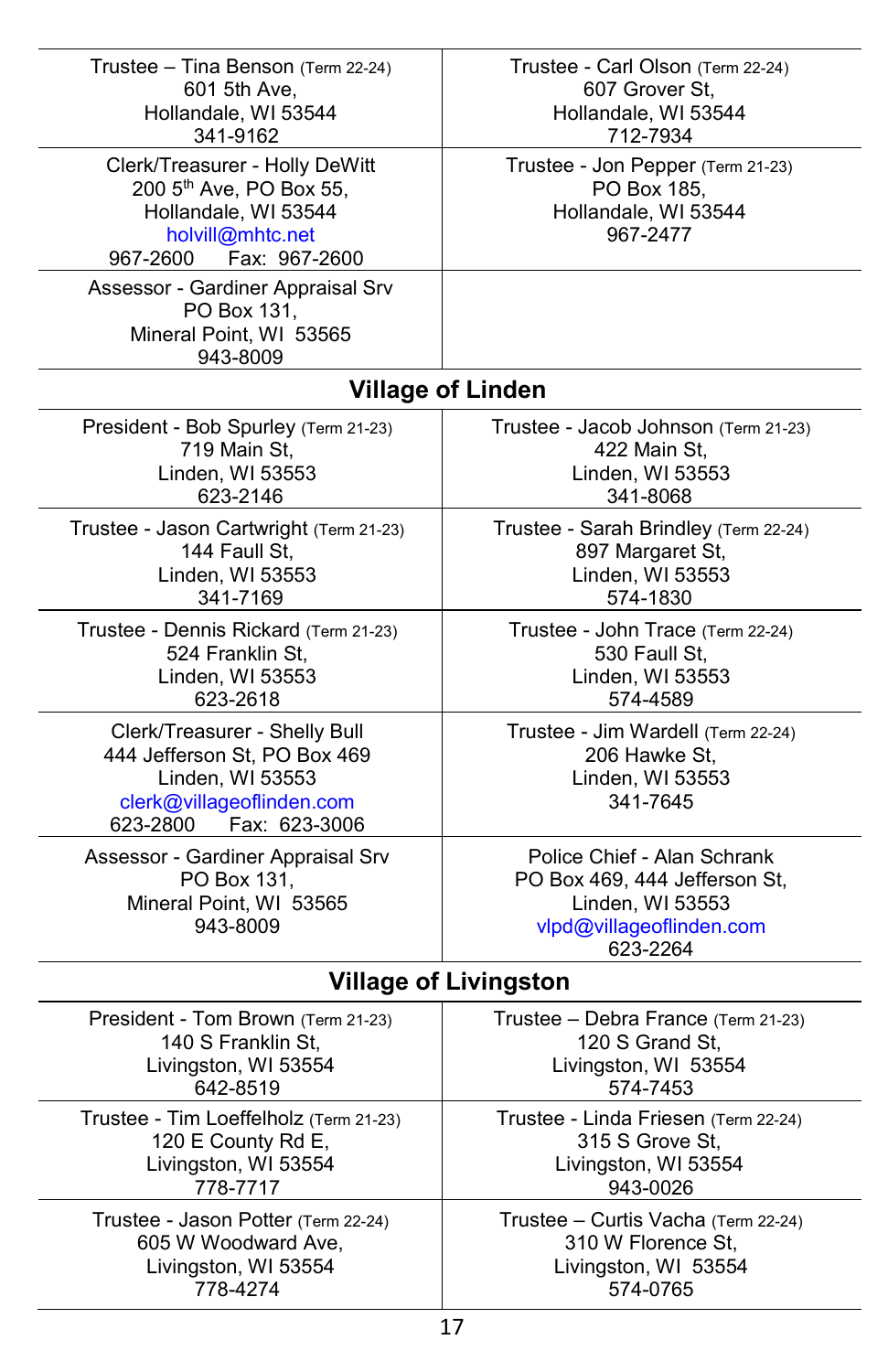| Clerk/Trsr - Christina Christianson<br>PO Box 90,<br>Livingston, WI 53554<br>vilofliv@yousq.net<br>943-6800               | Trustee - Chris Roth (Term 21-23)<br>115 S Watson St.<br>Livingston, WI 53554<br>778-6304                                                                                 |  |
|---------------------------------------------------------------------------------------------------------------------------|---------------------------------------------------------------------------------------------------------------------------------------------------------------------------|--|
| Assessor - Gardiner Appraisal Srv<br>PO Box 131,<br>Mineral Point, WI 53565<br>943-8009                                   | Public Works - Gary Stuckey<br>460 S Park St,<br>Livingston, WI 53554<br>livin@yousq.net<br>943-6195                                                                      |  |
|                                                                                                                           | <b>Village of Montfort</b>                                                                                                                                                |  |
| President - Charles Piper (Term 21-23)                                                                                    | Trustee - Pat Raimer (Term 21-23)                                                                                                                                         |  |
| 307 E Main St,                                                                                                            | 403 S County Rd I,                                                                                                                                                        |  |
| Montfort, WI 53569                                                                                                        | Montfort, WI 53569                                                                                                                                                        |  |
| vmpresident1@gmail.com                                                                                                    | vmtrustee5@gmail.com                                                                                                                                                      |  |
| 943-8736                                                                                                                  | 943-8796                                                                                                                                                                  |  |
| Trustee - Don Pluemer (Term 22-24)                                                                                        | Trustee - Patty Koestler (Term 21-23)                                                                                                                                     |  |
| 403 E. Hwy 18,                                                                                                            | 300 N Fountain St,                                                                                                                                                        |  |
| Montfort, WI 53569                                                                                                        | Montfort, WI 53569                                                                                                                                                        |  |
| vmtrustee4@gmail.com                                                                                                      | vmtrustee2@gmail.com                                                                                                                                                      |  |
| 943-8122                                                                                                                  | 475-0926                                                                                                                                                                  |  |
| Trustee - Holly Witzig (Term 22-24)                                                                                       | Trustee - Ryan Pilling (Term 21-23)                                                                                                                                       |  |
| 311 S Main St.                                                                                                            | 806 S Hwy 80,                                                                                                                                                             |  |
| Montfort, WI 53569                                                                                                        | Montfort, WI 53569                                                                                                                                                        |  |
| vmtrustee1@gmail.com                                                                                                      | vmtrustee6@gmail.com                                                                                                                                                      |  |
| 553-2637                                                                                                                  | 574-7655                                                                                                                                                                  |  |
| Clerk/Treasurer - Shelly Kazda                                                                                            | Trustee - Shawn Merkle (Term 22-24)                                                                                                                                       |  |
| 102 E Park St, PO Box 157,                                                                                                | 304 S County Road I,                                                                                                                                                      |  |
| Montfort, WI 53569                                                                                                        | Montfort, WI 53569                                                                                                                                                        |  |
| clerk@montfortvillage.com                                                                                                 | vmtrustee3@gmail.com                                                                                                                                                      |  |
| 943-6917  Fax: 943-6917                                                                                                   | 943-0033                                                                                                                                                                  |  |
| Assessor - Gardiner Appraisal Srv<br>PO Box 131,<br>Mineral Point, WI 53565<br>gardinerappraisal@frontier.com<br>943-8009 | Maintenance Sup - Todd Griffiths<br>Maintenance Assistant - Paul Mayne<br>102 E Main St, PO Box 157,<br>Montfort, WI 53569<br>publicworks@montfortvillage.com<br>778-9799 |  |
| <b>Village of Muscoda</b>                                                                                                 |                                                                                                                                                                           |  |
| President - Dorothy Hackl (Term 21-23)                                                                                    | Trustee - Eric Johnson (Term 21-23)                                                                                                                                       |  |
| 301 W Greentree Trl,                                                                                                      | 112 N 2nd St, Box 263,                                                                                                                                                    |  |
| Muscoda, WI 53573                                                                                                         | Muscoda, WI 53573                                                                                                                                                         |  |
| hackl@centurytel.net                                                                                                      | johnson53573@gmail.com                                                                                                                                                    |  |
| 739-3310                                                                                                                  | 604-3939                                                                                                                                                                  |  |
| Trustee - Kim Seifert (Term 21-23)                                                                                        | Trustee - John Imhoff (Term 21-23)                                                                                                                                        |  |
| 516 N 5th St,                                                                                                             | 316 W Maple St,                                                                                                                                                           |  |
| Muscoda, WI 53573                                                                                                         | Muscoda, WI 53573                                                                                                                                                         |  |
| kseifertmuscoda@yahoo.com                                                                                                 | john.imhoff@americandoitcenter.com                                                                                                                                        |  |
| 604-6039                                                                                                                  | 344-0092                                                                                                                                                                  |  |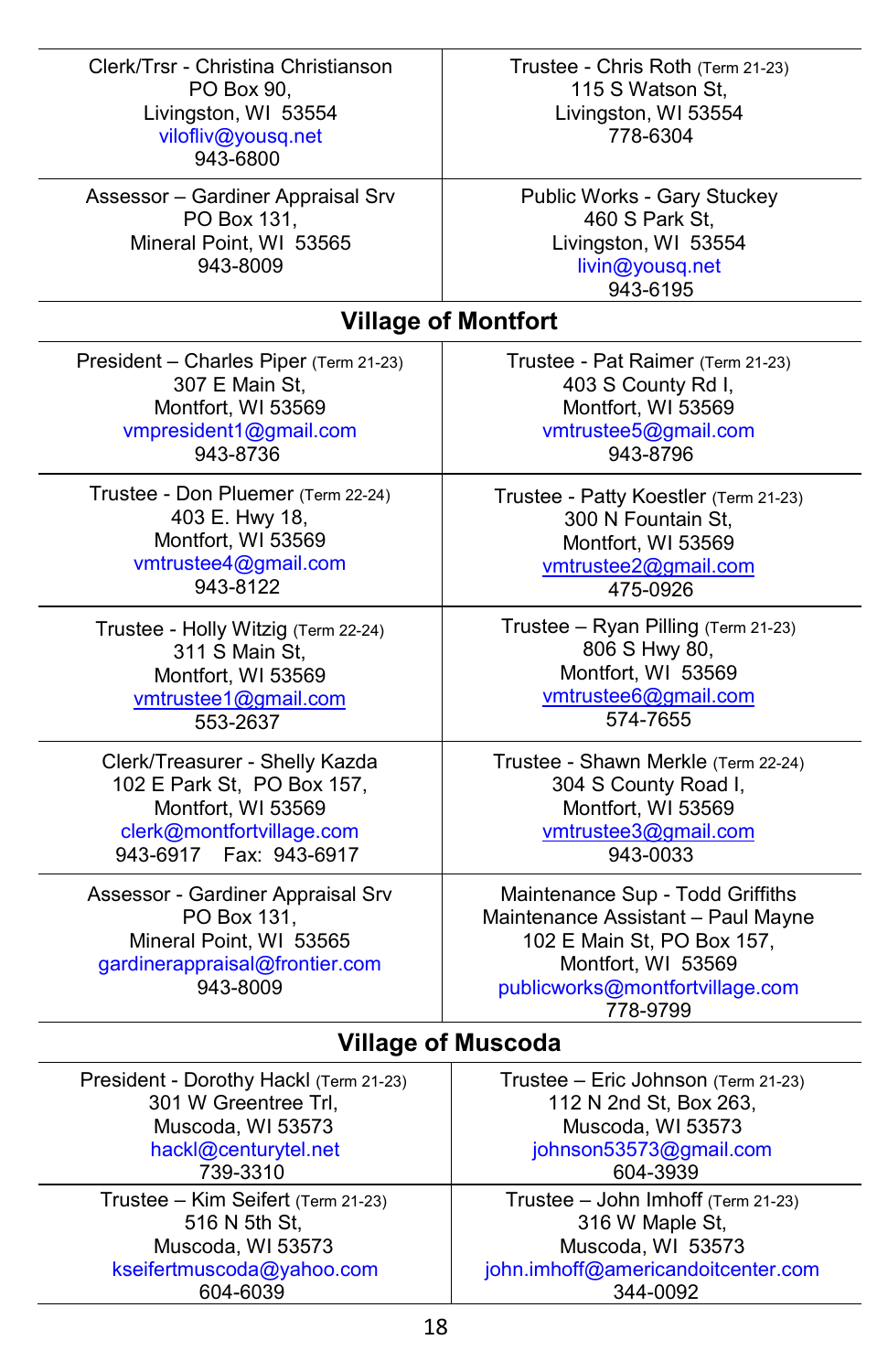| Trustee - Larry Anderson (Term 22-24)                                                                                                                        | Trustee - Sanford Miller (Term 22-24)                                                                                          |  |
|--------------------------------------------------------------------------------------------------------------------------------------------------------------|--------------------------------------------------------------------------------------------------------------------------------|--|
| 312 W Greentree Trail,                                                                                                                                       | 312 E Maple St,                                                                                                                |  |
| Muscoda, WI 53573                                                                                                                                            | Muscoda, WI 53573                                                                                                              |  |
| lac-m69@centurytel.net                                                                                                                                       | millsan65@gmail.com                                                                                                            |  |
| 739-1418                                                                                                                                                     | 739-1085                                                                                                                       |  |
| Clerk/Treasurer - Cinda Johnson,                                                                                                                             | Trustee - David Wiederholt (Term 22-24)                                                                                        |  |
| Deputy - Amy Louis<br>PO Box 206,<br>Muscoda, WI 53573<br>cinda.clerk@muscoda.com<br>amy.clerk@muscoda.com<br>Fax: 739-3183<br>739-3182                      | 216 N Iowa St, PO Box 201,<br>Muscoda, WI 53573<br>davewiederholt@gmail.com<br>739-4307                                        |  |
| Dir of Public Works - Troy Wardell                                                                                                                           | Chief of Police - William Schramm                                                                                              |  |
| PO Box 206,                                                                                                                                                  | PO Box 192,                                                                                                                    |  |
| Muscoda, WI 53573                                                                                                                                            | Muscoda, WI 53573                                                                                                              |  |
| twardell@muscoda.com                                                                                                                                         | bschramm@muscoda.com                                                                                                           |  |
| 739-3182                                                                                                                                                     | 739-3144                                                                                                                       |  |
| Assessor - Associated Appraisal                                                                                                                              | Village Attorney - Benjamin Wood                                                                                               |  |
| PO Box 211,                                                                                                                                                  | 2016 11th Street,                                                                                                              |  |
| Appleton, WI 54912                                                                                                                                           | Fennimore, WI 53809                                                                                                            |  |
| info@apraz.com                                                                                                                                               | bwood@woodlawgrantco.com                                                                                                       |  |
| 800-721-4157                                                                                                                                                 | 822-3402                                                                                                                       |  |
| <b>Village of Rewey</b>                                                                                                                                      |                                                                                                                                |  |
| President - Paul Simon (Term 21-23)                                                                                                                          | Trustee - Kevin Lyght (Term 21-23)                                                                                             |  |
| PO Box 44,                                                                                                                                                   | PO Box 35,                                                                                                                     |  |
| Rewey, WI 53580                                                                                                                                              | Rewey, WI 53580                                                                                                                |  |
| 943-8531                                                                                                                                                     | 943-6971                                                                                                                       |  |
| Trustee - Jeff Hirsch (Term 22-24)                                                                                                                           | Trustee - Jennifer J Holtz (Term 22-24)                                                                                        |  |
| PO Box 6,                                                                                                                                                    | PO Box 104,                                                                                                                    |  |
| Rewey, WI 53580                                                                                                                                              | Rewey, WI 53580                                                                                                                |  |
| 943-6399                                                                                                                                                     | 574-0151                                                                                                                       |  |
| Clerk/Treasurer - Colleen Ingwell<br>PO Box 33,<br>Rewey, WI 53580<br>vilrewey@hotmail.com<br>943-6161<br>Fax: 943-6161<br>Assessor - Gardiner Appraisal Srv | Trustee - Cindy Woods (Term 21-23)<br><b>PO Box 166</b><br>Rewey, WI 53580<br>608-726-0246                                     |  |
| PO Box 131,<br>Mineral Point, WI 53565<br>943-8009                                                                                                           |                                                                                                                                |  |
|                                                                                                                                                              | <b>Village of Ridgeway</b>                                                                                                     |  |
| President - Michele Casper (Term 21-23)                                                                                                                      | Trustee - Mary Kay Baum (Term 21-23)                                                                                           |  |
| 315 W Farwell St,                                                                                                                                            | 201 Dougherty Ct,                                                                                                              |  |
| Ridgeway, WI 53582                                                                                                                                           | Ridgeway, WI 53582                                                                                                             |  |
| president@villageofridgeway.com                                                                                                                              | trustee1@villageofridgeway.com                                                                                                 |  |
| 924-2070                                                                                                                                                     | 935-5834                                                                                                                       |  |
| Trustee - Kellee Venden (Term 22-24)<br>211 Wells St,<br>Ridgeway, WI 53582<br>trustee2@villageofridgeway.com                                                | Trustee - Ruth Nichols Nevins (Term 21-23)<br>611 Main St,<br>Ridgeway, WI 53582<br>trustee3@villageofridgeway.com<br>574-9602 |  |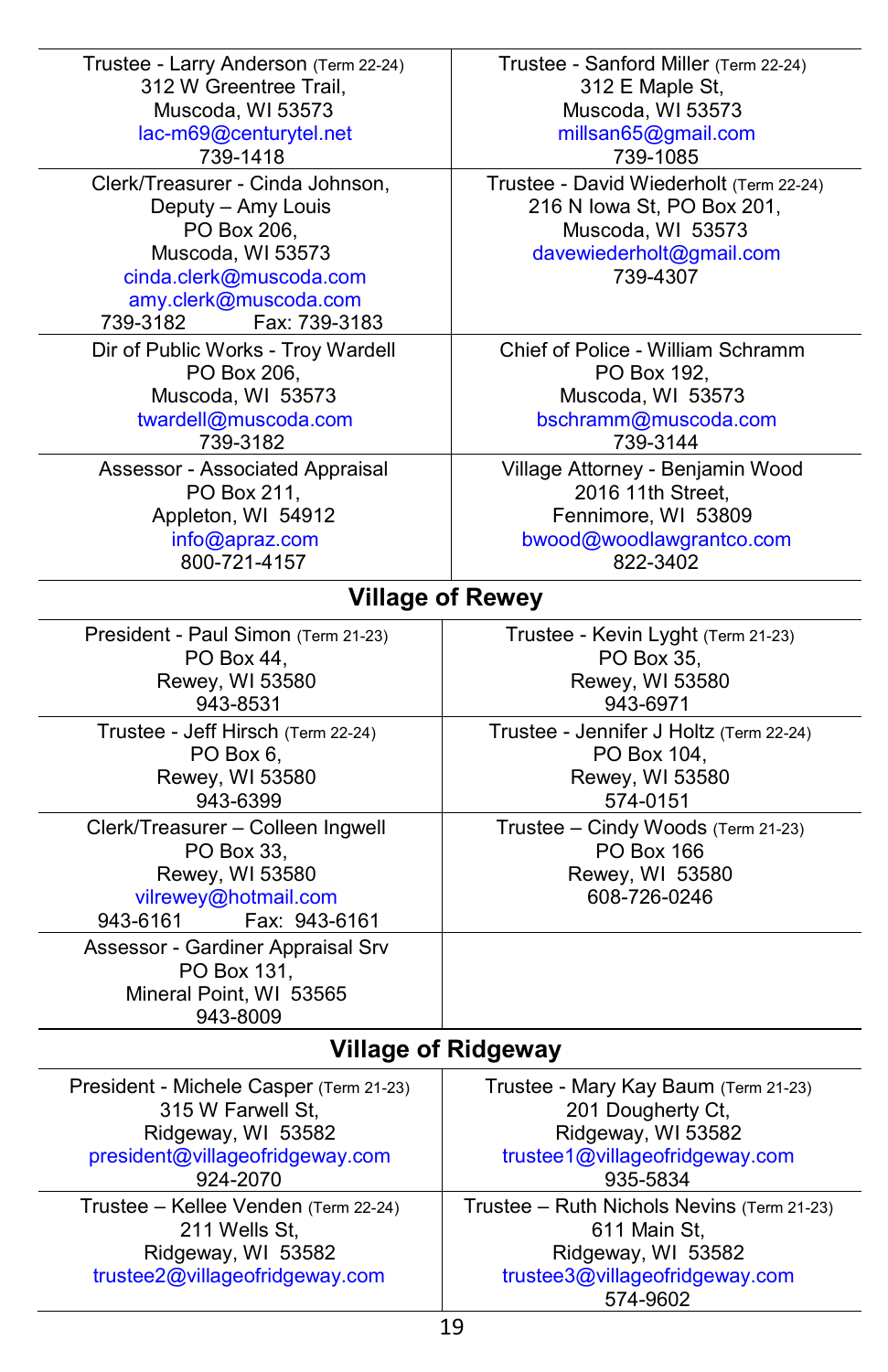| Trustee - Rick Short (Term 22-24)          | Trustee - Julene Garner (Term 21-23)          |
|--------------------------------------------|-----------------------------------------------|
| 210 W Farwell St,                          | 120 Keane St.                                 |
| Ridgeway, WI 53582                         | Ridgeway, WI 53582                            |
| trustee4@villageofridgeway.com             | trustee5@villageofridgeway.com                |
|                                            |                                               |
| 574-5229                                   | 574-4623                                      |
| Clerk/Treasurer - Hailey Roessler          | Trustee - Steve Vosberg (Term 22-24)          |
| 208 Jarvis St,                             | 204 Jarvis St.                                |
| Ridgeway, WI 53582                         | Ridgeway, WI 53582                            |
| clerk@villageofridgeway.com                | trustee6@villageofridgeway.com                |
| 924-5881                                   | 577-4623                                      |
| Public Works - Jeffrey Brindley            | Streets/Parks Dept - Tanner Cullen            |
| ridgewaypwd@mhtc.net                       | pwd2@villageofridgeway.com                    |
| 669-0977                                   |                                               |
|                                            |                                               |
| Assessor - Gardiner Appraisal Srv          | Marshal - Michael Gorham                      |
| PO Box 131, Mineral Point, WI 53565        | oic@villageofridgeway.com                     |
| 943-8009                                   |                                               |
|                                            | <b>City of Dodgeville</b>                     |
| Mayor - Todd D Novak (Term 22-24)          | Ward 1, 2 & 10 - Roxanne Reynolds-Lair        |
| 100 E Fountain St,                         | (Term 22-24)<br>1018 N Bequette St,           |
| Dodgeville, WI 53533                       | Dodgeville, WI 53533                          |
|                                            |                                               |
| toddnovak@ci.dodgeville.wi.us              | rrlair@ci.dodgeville.wi.us                    |
| 930-5091                                   |                                               |
| Ward 1, 2 & 10 - Shaun Sersch (Term 21-23) | Ward 3 & 4 - Jeff 'Potsie' Weber (Term 22-24) |
| 13 Pheasant Pointe,                        | 322 W Clarence St,                            |
| Dodgeville, WI 53533                       | Dodgeville, WI 53533                          |
| shaunsersch@ci.dodgeville.wi.us            | jeffweber@ci.dodgeville.wi.us                 |
| 935-2808                                   |                                               |
| Ward 3 & 4 - Tom DeVoss (Term 21-23)       | Ward 5 & 6 - Dan Meuer (Term 21-23)           |
| 327 W Clarence St,                         | 110 S Rogers St,                              |
| Dodgeville, WI 53533                       | Dodgeville, WI 53533                          |
|                                            |                                               |
| tomdevoss@ci.dodgeville.wi.us              | danmeuer@ci.dodgeville.wi.us                  |
| 574-5289                                   | 935-3009                                      |
| Ward 5 & 6 - Jerry Johnson (Term 22-24)    | Ward 7, 8, & 9 - Lawrence Tremelling          |
| 302 E Division St,                         | 102 W Pine St,<br>(Term 22-24)                |
| Dodgeville, WI 53533                       | Dodgeville, WI 53533                          |
| jerryjohnson@ci.dodgeville.wi.us           | larrytremelling@ci.dodgeville.wi.us           |
| 574-5115                                   | 574-2697                                      |
| Clerk/Treasurer - Lauree Aulik             | Ward 7, 8 & 9 - Julie Johnson-Solberg         |
| 100 E Fountain St,                         | (Term 21-23) 909 Main St,                     |
| Dodgeville, WI 53533                       | Dodgeville, WI 53533                          |
| clerk@dodgevillewi.gov                     | jjsolberg@ci.dodgeville.wi.us                 |
| 930-2441  Fax: 930-3520                    | 574-5546                                      |
|                                            |                                               |
| Deputy Clerk/Treasurer - Emily Wolfe       | City Attorney - Eileen Brownlee               |
| 100 E Fountain St,                         | 100 E Fountain St,                            |
| Dodgeville, WI 53533                       | Dodgeville, WI 53533                          |
| deputy@dodgevillewi.gov                    | EBrownlee@boardmanclark.com                   |
| 930-9485                                   | 930-5091 (Ext 4)                              |
| Assessor - Associated Appraisal            | Police Chief - David J Bauer                  |
| PO Box 440,                                | 111 W Merrimac St.                            |
| Greenville, WI 54942                       | Dodgeville, WI 53533                          |
| assessor@ci.dodgeville.wi.us               | police@cityofdodgeville.com                   |
| 800-721-4157                               | 935-3238                                      |
|                                            |                                               |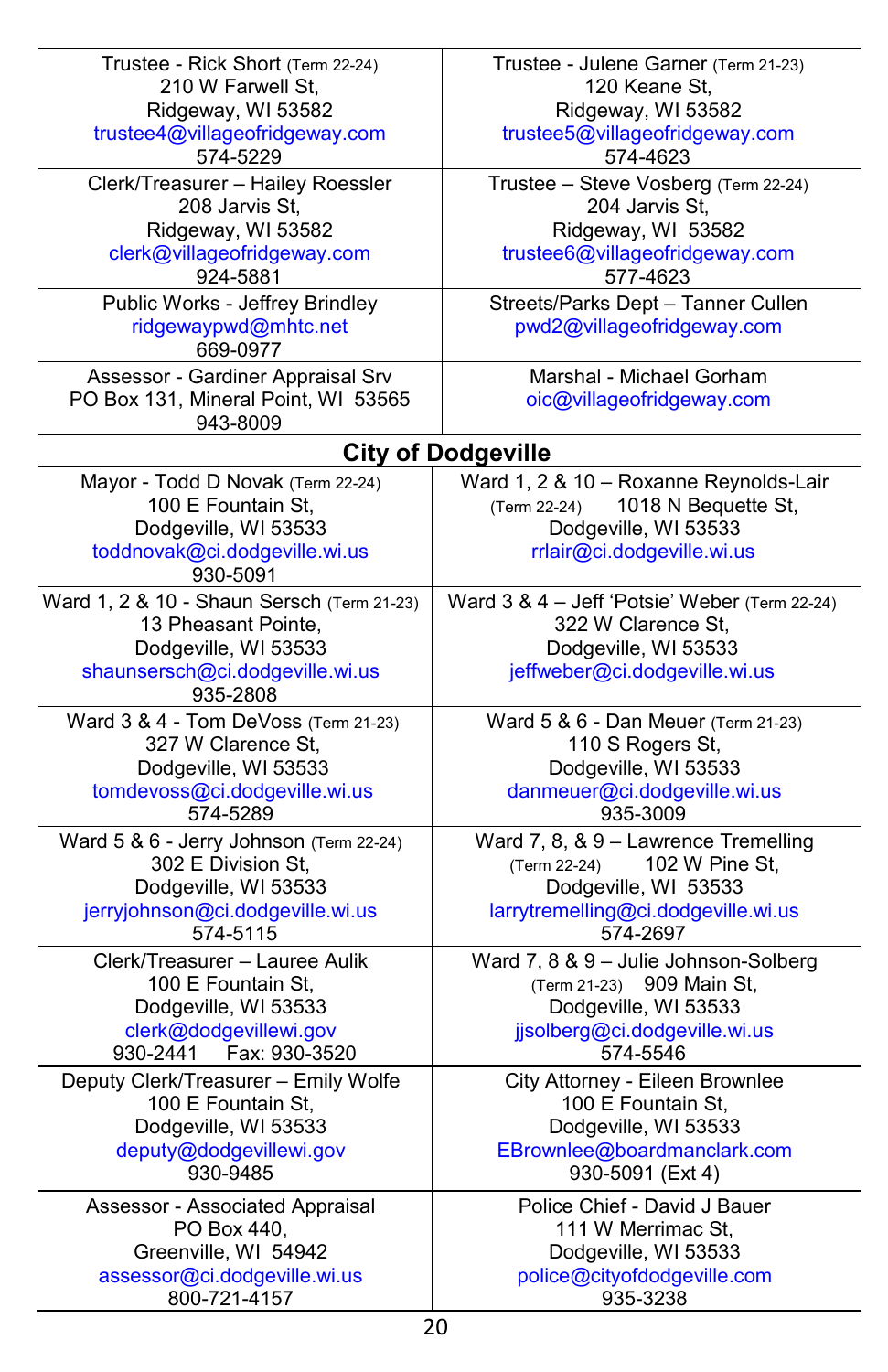Public Works Director - Gregory Lee 100 E Fountain St, Dodgeville, WI 53533 [publicworks@ci.dodgeville.wi.us](mailto:publicworks@ci.dodgeville.wi.us) 930-1011

Utility Clerk – Danielle Reddell 100 E. Fountain St, Dodgeville, WI 53533 [utilities@dodgevillewi.gov](mailto:utilities@dodgevillewi.gov) 930-7679

## **City of Mineral Point**

| Mayor - Jason Basting (Term 22-24)                                                                                                            | City Administrator - Robert Buckingham                                               |
|-----------------------------------------------------------------------------------------------------------------------------------------------|--------------------------------------------------------------------------------------|
| 731 Madison St.                                                                                                                               | 137 High St,                                                                         |
| Mineral Point, WI 53565                                                                                                                       | Mineral Point, WI 53565                                                              |
| mpmayor@cityofmineralpoint.com                                                                                                                | administrator@cityofmineralpoint.com                                                 |
| 574-6284                                                                                                                                      | 987-2361                                                                             |
| Ward 1 - Jared Weier (Term 22-24)                                                                                                             | Ward 1 - David McCoy (Term 21-23)                                                    |
| 205 Garden St,                                                                                                                                | 212 N Iowa St,                                                                       |
| Mineral Point, WI 53565                                                                                                                       | Mineral Point, WI 53565                                                              |
| wardone01@cityofmineralpoint.com                                                                                                              | wardone02@cityofmineralpoint.com                                                     |
| 574-9850                                                                                                                                      | 341-7526                                                                             |
| Ward 2 - Danny Clark (Term 22-24)                                                                                                             | Ward $2 -$ Dean Martin (Term 21-23)                                                  |
| 401 Ross St,                                                                                                                                  | 504 Ridge St                                                                         |
| Mineral Point, WI 53565                                                                                                                       | Mineral Point, WI 53565                                                              |
| wardtwo02@cityofmineralpoint.com                                                                                                              | wardtwo01@cityofmineralpoint.com                                                     |
| 444-6308                                                                                                                                      | 341-8612                                                                             |
| Ward 3 - Keith Burrows (Term 22-24)                                                                                                           | Ward 3 - Liz Dannenberg (Term 21-23)                                                 |
| 152 High St,                                                                                                                                  | 270 Shakerag St                                                                      |
| Mineral Point, WI 53565                                                                                                                       | Mineral Point, WI 53565                                                              |
| wardthree02@cityofmineralpoint.com                                                                                                            | wardthree01@cityofmineralpoint.com                                                   |
| 553-0574                                                                                                                                      | 341-7352                                                                             |
| Ward 4 - David Engels (Term 22-24)                                                                                                            | Ward 4 - Gary Galle (Term 21-23)                                                     |
| 215 Merry Christmas Ln,                                                                                                                       | 575 Copper St,                                                                       |
| Mineral Point, WI 53565                                                                                                                       | Mineral Point, WI 53565                                                              |
| wardfour02@cityofmineralpoint.com                                                                                                             | wardfour01@cityofmineralpoint.com                                                    |
| 574-4300                                                                                                                                      | 574-5503                                                                             |
| Clerk/Treasurer - Christy Skelding<br>137 High St,<br>Mineral Point, WI 53565<br>cityclerk@cityofmineralpoint.com<br>987-2361<br>Fax-987-3885 | Deputy Clerk/Treasurer - Vacant<br>deputyclerk@cityofmineralpoint.com                |
| Assessor - Equity Appraisal, LLC<br>7818 Big Sky Dr, Ste 206,<br>Madison, WI 53719<br>equityappraisalsm@yahoo.com<br>826-0009                 | City Attorney - Eileen Brownlee<br>ebrownlee@boardmanclark.com<br>822-3251           |
|                                                                                                                                               | Police Chief - Robert Weier<br>1020 Ridge St,<br>Mineral Point, WI 53565<br>987-2313 |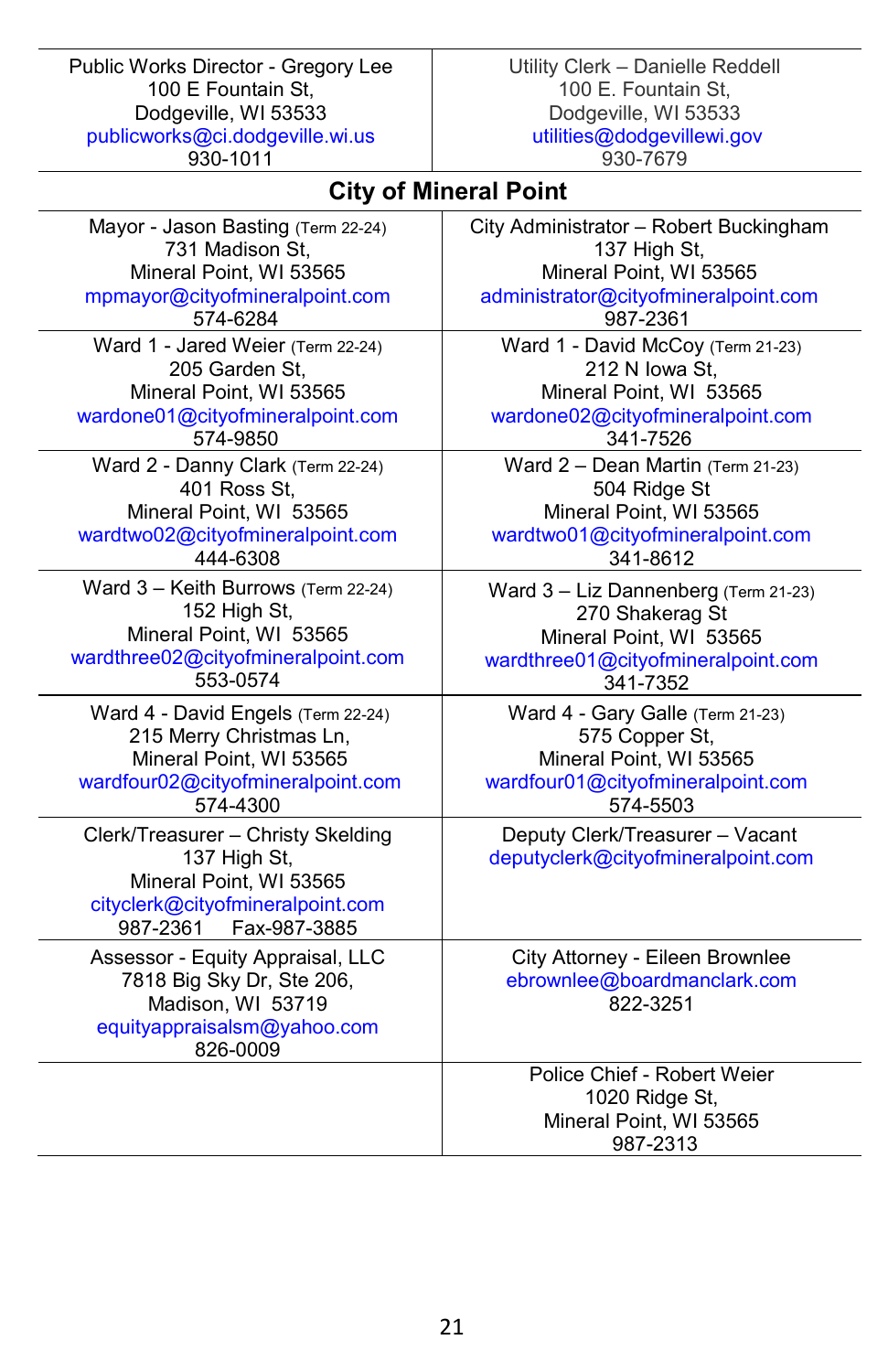## **FEDERAL GOVERNMENT**

## **President Joe Biden**

1600 Pennsylvania Ave Office Bldg Washington, DC 20500 [president@whitehouse.gov](mailto:president@whitehouse.gov) Phone: 202 456-1414

#### **VP Kamala Harris**

1600 Pennsylvania Ave Eisenhower Executive Washington, DC 20501 [vice.president@whitehouse.gov](mailto:vice.president@whitehouse.gov) Phone: 202 456-2326

## **The Cabinet**

| <b>Secretary of State</b>                              | <b>Secretary of the Treasury</b>     |
|--------------------------------------------------------|--------------------------------------|
| Anthony Blinken                                        | Dr. Janet Yellen                     |
| <b>Secretary of Defense</b>                            | <b>Attorney General</b>              |
| Lloyd Austin                                           | <b>Merrick Garland</b>               |
| Secretary of the Interior                              | <b>Secretary of Agriculture</b>      |
| Deb Haaland                                            | <b>Tom Vilsack</b>                   |
| <b>Secretary of Commerce</b>                           | <b>Secretary of Labor</b>            |
| Gina Raimondo                                          | Marty Walsh                          |
| Secretary of Health and Human                          | Secretary of Housing and Urban       |
| <b>Services</b>                                        | <b>Development</b>                   |
| Xavier Becerra                                         | Marcia Fudge                         |
| <b>Secretary of Transportation</b>                     | <b>Secretary of Energy</b>           |
| Pete Buttigieg                                         | Jennifer Granholm                    |
| <b>Secretary of Education</b>                          | <b>Secretary of Veterans Affairs</b> |
| Dr. Miguel Cardona                                     | Denis McDonough                      |
| <b>Dept of Homeland Security</b><br>Alejandro Mayorkas |                                      |

## **Judicial**

#### **Supreme Court of the United States**

Chief Justice – John G Roberts Jr

| Associate Justices: |  |
|---------------------|--|
|                     |  |
|                     |  |
|                     |  |
|                     |  |
|                     |  |

#### **US District Court – Western District of Wisconsin**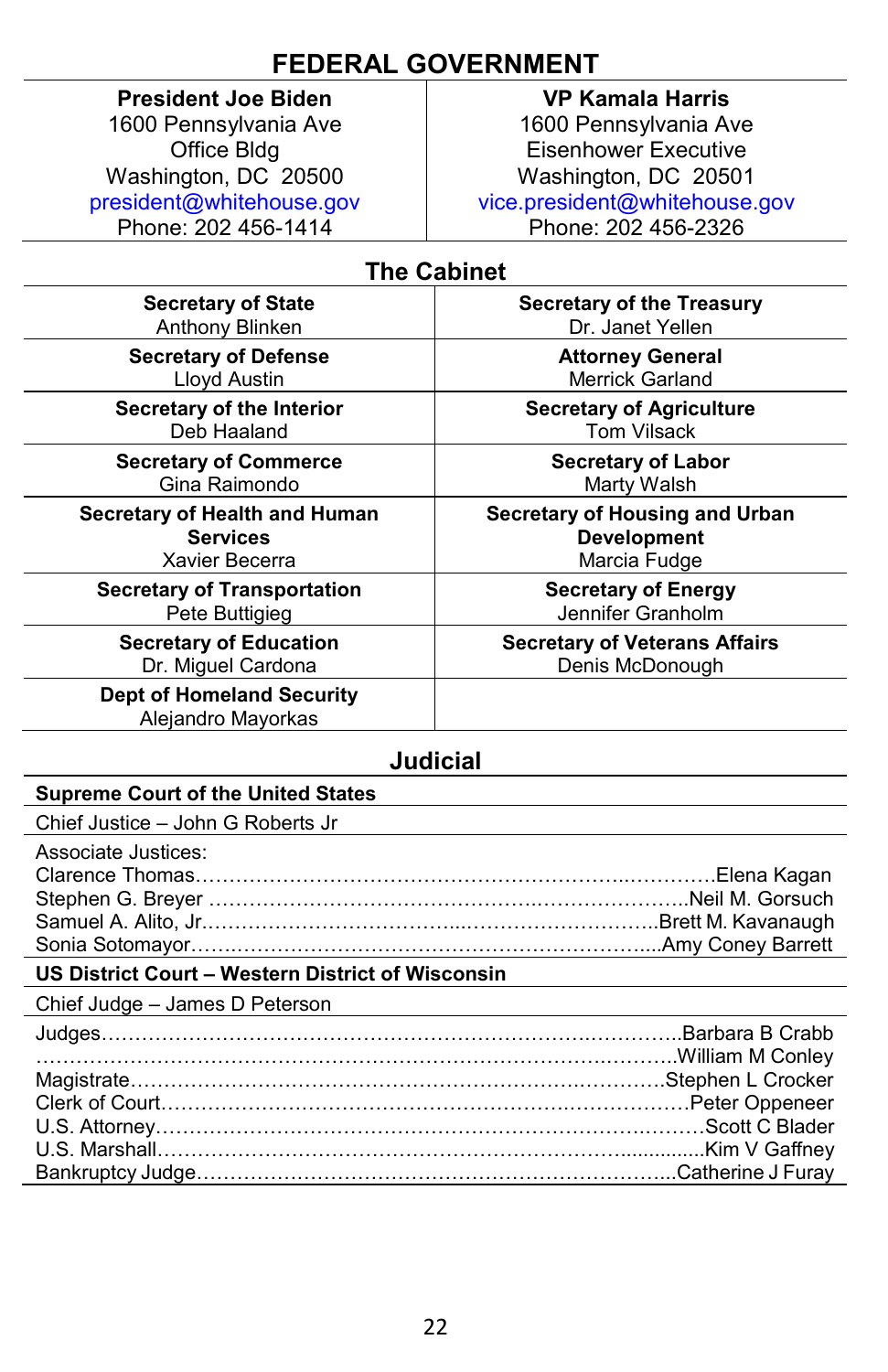## **Legislative**

#### **United States Senators**

**Ron Johnson**

5315 Wall Street, Suite 110 Madison, WI 53718 Phone: 240-9629

#### **United States District Representatives**

1st – **Bryan Steil** 1526 LHOB, Washington, DC 20515 Phone: 202 225-3031

3rd – **Ron Kind** 1502 LHOB Washington, DC 20515 Phone: 202 225-5506

5th – **Scott Fitzgerald** 1507 LHOB Washington, DC 20515 Phone: 202 225-5101

7th – **Thomas P Tiffany** 1719 LHOB Washington, DC 20515 Phone: 202 225-3365

**Tammy Baldwin** 30 West Mifflin St, Suite 700 Madison, WI 53703 Phone: 264-5338

2nd – **Mark Pocan** 1727 LHOB Washington, DC 20515 Phone: 202 225-2906

4th – **Gwen Moore** 2252 LHOB Washington, DC 20515 Phone: 202 225-4572

6th – **Glenn Grothman** 1427 LHOB Washington, DC 20515 Phone: 202 225-2476

8th – **Michael Gallagher** 1230 LHOB Washington, DC 20515 Phone: 202 225-5665

## **STATE GOVERNMENT**

**WI Governor – Tony Evers** Office of the Governor 115 East State Capitol Madison, WI 53702 [govgeneral@wisconsin.gov](mailto:govgeneral@wisconsin.gov) Phone: 266-1212

> **Secretary of State** Douglas La Follette

**Attorney General** Josh Kaul

**Lt. Governor – Mandela Barnes** Phone: 266-3516

> **State Treasurer** Sarah Godlewski

> > Jill Underly

# **Superintendent of Public Instruction**

**The Cabinet**

### **Judicial Wisconsin Supreme Court**

Chief Justice – Annette Kingsland Ziegler

Associate Justices: Ann Walsh Bradley…………………………….....…………….……..Patience D. Roggensack Rebecca Grass Bradley…………………………………….…………….Rebecca Frank Dallet Brian Hagedorn……………………………………………………….……………Jill J. Karofsky

#### **Wisconsin Circuit Court – 7th District**

Judge Margaret M Koehler (term expires July 2022) Judge Matthew Allen (term starts July 2022) Court Reporter…………………………………….………………………..Stephanie Anderson